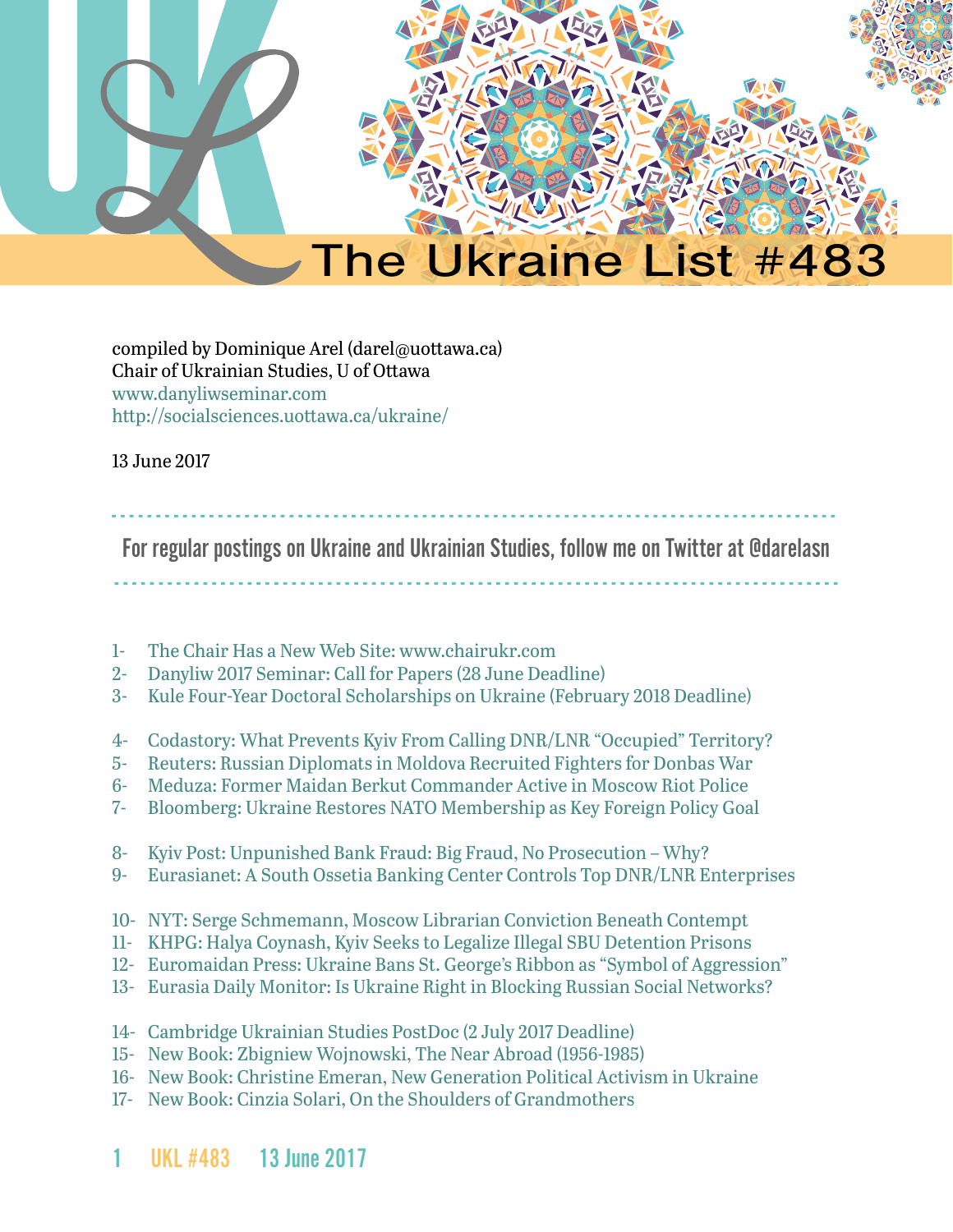# <span id="page-1-0"></span>#1 New Website for the Chair of Ukrainian Studies

- - - - - - - - - - - - - - - - - - - - - - - - - - - - - - - - - - - - - - - - - - - - - - - - - - - - - - - - - - - - - - - - - - - - - - - - - - - - - - - - - - The Chair of Ukrainian Studies is inaugurating a new web site with a simple URL: [www.](http://www.chairukr.com) [chairukr.com](http://www.chairukr.com). The site currently contains basic current information and will be gradually developed in the coming months. Have a look!

# <span id="page-1-1"></span>#2

# 13th Annual Danyliw Research Seminar on Contemporary Ukraine

- - - - - - - - - - - - - - - - - - - - - - - - - - - - - - - - - - - - - - - - - - - - - - - - - - - - - - - - - - - - - - - - - - - - - - - - - - - - - - - - - - Chair of Ukrainian Studies, University of Ottawa, 16-18 November 2017 <http://www.danyliwseminar.com>

## CALL FOR PAPER PROPOSALS

The Chair of Ukrainian Studies, with the support of the Wolodymyr George Danyliw Foundation, will be holding its 13th Annual Danyliw Research Seminar on Contemporary Ukraine at the University of Ottawa on 16-18 November 2017. Since 2005, the Danyliw Seminar has provided an annual platform for the presentation of some of the most influential academic research on Ukraine.

The Seminar invites proposals from scholars and doctoral students —in political science, anthropology, sociology, history, law, economics and related disciplines in the social sciences and humanities— on a broad variety of topics falling under thematic clusters, such as those suggested below:

### *Conflict*

- war/violence (combatants, civilians in wartime, DNR/LNR, Maidan)
- security (conflict resolution, Minsk Accords, OSCE, NATO, Crimea)
- nationalism (Ukrainian, Russian, Soviet, historical, far right)

### *Reform*

- economic change (energy, corruption, oligarchies, EU free trade, foreign aid)
- governance (rule of law, elections, regionalism)
- media (TV/digital, social media, information warfare, fake news)

### *Identity*

- history/memory (World War II, Holodomor, Soviet period, interwar, imperial)
- language, ethnicity, nation (policies and practices)
- culture and politics (cinema, literature, music, performing arts, popular culture) *Society*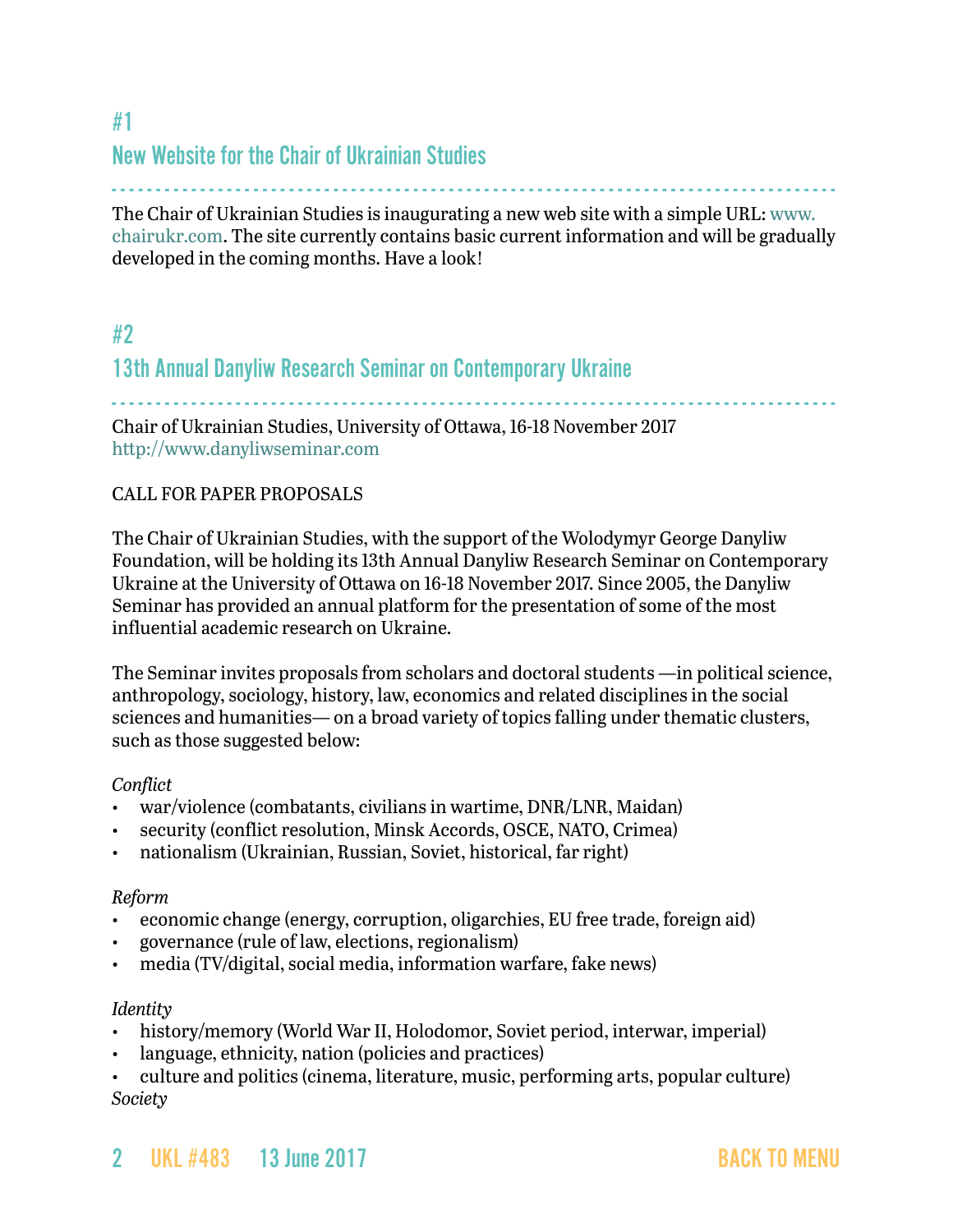- migration (IDPs, refugees, migrant workers, diasporas)
- social problems (reintegration of combatants, protests, welfare, gender, education)
- state/society (citizenship, civil society, collective action/protests, human rights)

The Seminar will also be featuring panels devoted to recent/new books touching on Ukraine, as well as the screening of new documentaries followed by a discussion with filmmakers. In 2016, four book panels (Lawrence Douglas/*The Right Wrong Man*, Catherine Gousseff/Échanger les peuples, Serhii Plokhy/*The Gates of Europe*, and Ioulia Shukan/ *Génération Maidan*) were on the program and two films were screened (Elena Volochine/ *Oleg's Choice*, Antony Butts/*DIY Country*). Information on the 2016 book panels and films can easily be accessed from the top menu of the web site. The 2017 Seminar is welcoming book panel proposals, as well as documentary proposals.

Presentations at the Seminar will be based on research papers (6,000-8,000 words) and will be made available, within hours after the panel discussions, in written and video format on the Seminar website and on social media. The Seminar will privilege intensive discussion, with relatively short presentations (12 minutes), comments by the moderator and an extensive Q&A with Seminar participants and assembled public.

People interested in presenting at the 2017 Danyliw Seminar are invited to submit a 500 word paper proposal and a 150 word biographical statement, by email attachment, to Dominique Arel, Chair of Ukrainian Studies, at [darel@uottawa.ca](mailto:darel@uottawa.ca) AND [chairukr@gmail.](mailto:chairukr@gmail.com) [com](mailto:chairukr@gmail.com).

Please also include your full coordinates (institutional affiliation, preferred postal address, email, phone, and Twitter account [if you have one]). If applicable, indicate your latest publication or, in the case of doctoral or post-doctoral applicants, the year when you entered a doctoral program, the title of your dissertation and year of (expected) completion.

Books published between 2016 and 2018 (as long as near-final proofs are available prior to the Seminar) are eligible for consideration as a book panel proposal. The proposal must include a 500 word abstract of the book, as well as the 150 word bio and full coordinates.

Films produced between 2015 and 2017 are eligible for consideration as a documentary proposal. The proposal must include a 500 word abstract of the film, as well as the 150 word bio, full coordinates, and a secure web link to the film.

In addition to scholars and doctoral students, policy analysts, practitioners from nongovernmental and international organizations, journalists, and artists are also welcome to send a proposal.

The proposal deadline is 28 June 2017. The Chair will cover the travel and accommodation expenses of applicants whose proposal is accepted by the Seminar. The proposals will be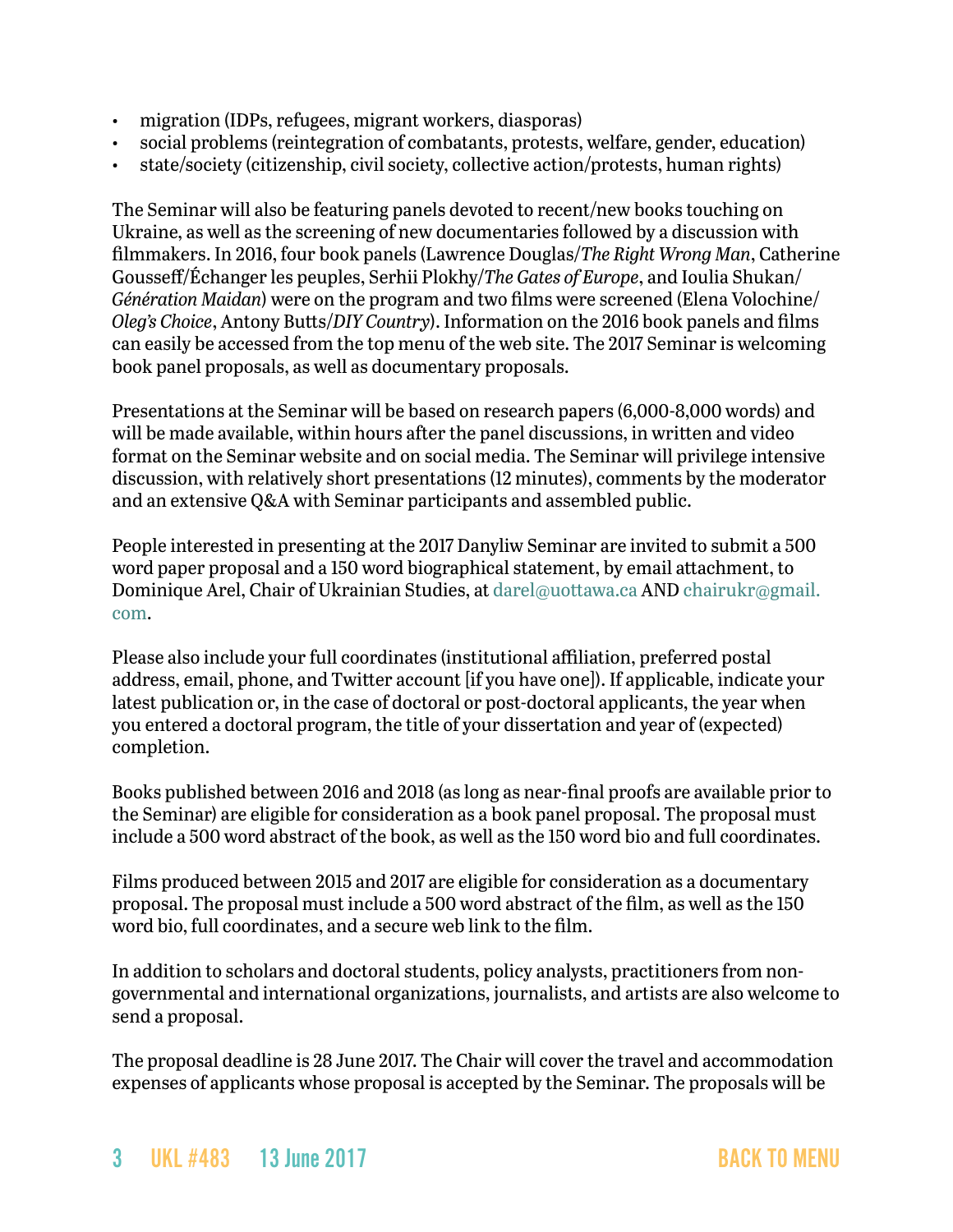reviewed by an international selection committee and applicants will be notified in the course of the summer.

To celebrate the 10th Anniversary of the Danyliw Seminar in 2014, a special website was created at [www.danyliwseminar.com.](http://www.danyliwseminar.com) The site contains the programs, papers, videos of presentations and photographs of the last three seminars (2014-2016). To access the abstracts, papers and videos of the 2016 presenters, click on "Participants" in the menu and then click on the individual names of participants. The 2016 Program can be accessed at<https://www.danyliwseminar.com/program-2016>.

Check the "Danyliw Seminar" Facebook page at<http://bit.ly/2rssSHk>.

For information on the Chair of Ukrainian Studies, go to <http://bit.ly/2r7Hl8L>.

The Seminar is made possible by the generous commitment of the Wolodymyr George Danyliw Foundation to the pursuit of excellence in the study of contemporary Ukraine.

# <span id="page-3-0"></span>#3 Kule Doctoral Scholarships on Ukraine

- - - - - - - - - - - - - - - - - - - - - - - - - - - - - - - - - - - - - - - - - - - - - - - - - - - - - - - - - - - - - - - - - - - - - - - - - - - - - - - - - - Chair of Ukrainian Studies, University of Ottawa Application Deadline: 1 February 2018 (International & Canadian Students)

The Chair of Ukrainian Studies at the University of Ottawa, the only research unit outside of Ukraine predominantly devoted to the study of contemporary Ukraine, is announcing a new competition of the Drs. Peter and Doris Kule Doctoral Scholarships on Contemporary Ukraine. The Scholarships will consist of an annual award of \$22,000, with all tuition waived, for four years (with the possibility of adding a fifth year).

The Scholarships were made possible by a generous donation of \$500,000 by the Kule family, matched by the University of Ottawa. Drs. Peter and Doris Kule, from Edmonton, have endowed several chairs and research centres in Canada, and their exceptional contributions to education, predominantly in Ukrainian Studies, has recently been celebrated in the book Champions of Philanthrophy: Peter and Doris Kule and their Endowments.

Students with a primary interest in contemporary Ukraine applying to, or enrolled in, a doctoral program at the University of Ottawa in political science, sociology and anthropology, or in fields related with the research interests of the Chair of Ukrainian Studies, can apply for a Scholarship. The competition is open to international and Canadian students.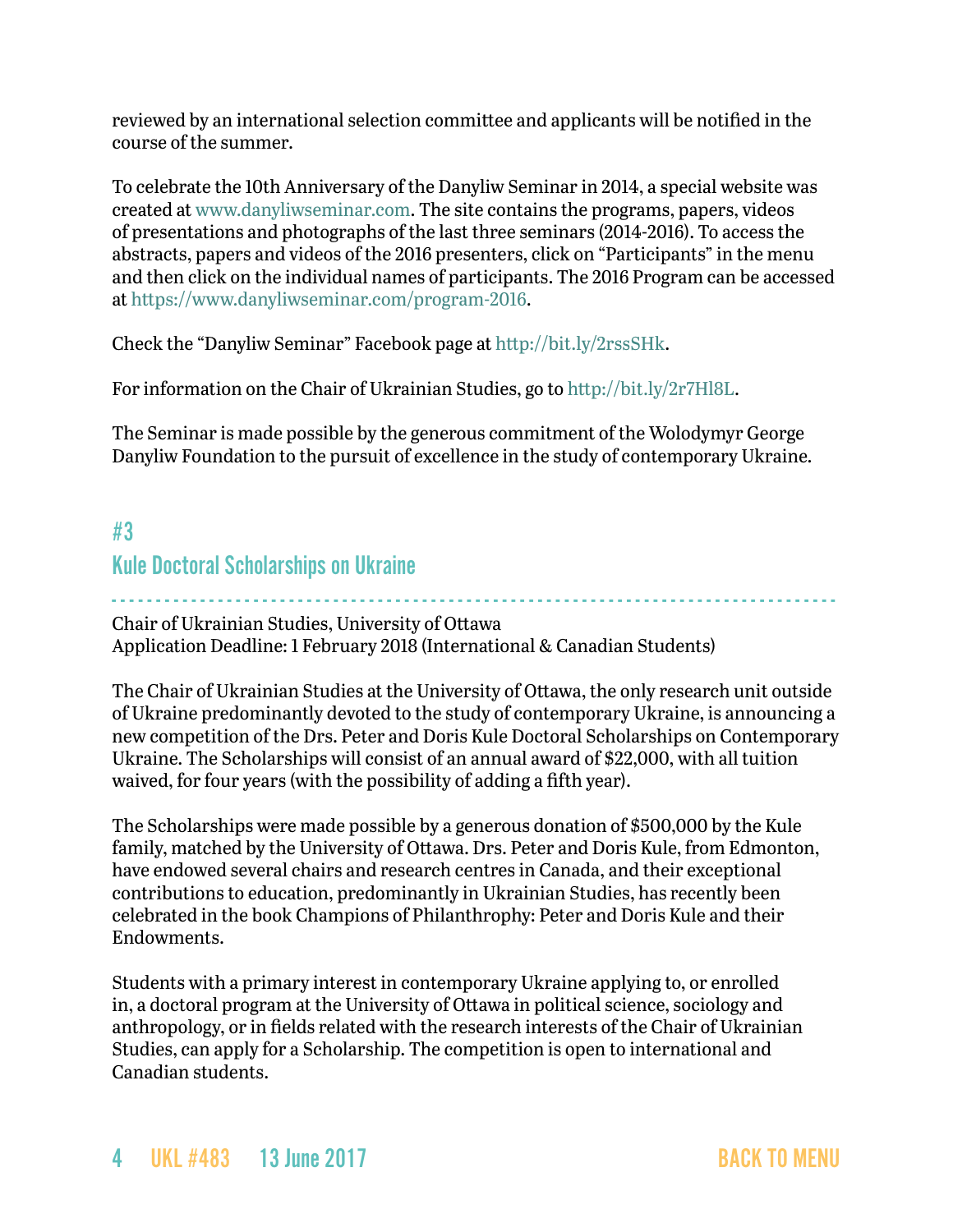The application for the Kule Scholarship must include a 1000 word research proposal, two letters of recommendation (sent separately by the referees), and a CV and be mailed to Dominique Arel, School of Political Studies, Faculty of Social Sciences Building, Room, 7067, University of Ottawa, 120 University St., Ottawa ON K1N 6N5, Canada. Applications will be considered only after the applicant has completed an application to the relevant doctoral program at the University of Ottawa. Consideration of applications will begin on 1 February 2018 and will continue until the award is announced. The University of Ottawa is a bilingual university and applicants must have a certain oral and reading command of French. Specific requirements vary across departments.

Students interested in applying for the Scholarships beginning in the academic year 2017- 2018 are invited to contact Dominique Arel [\(darel@uottawa.ca](mailto:darel@uottawa.ca)), Chairholder, Chair of Ukrainian Studies, and visit our web site [\(http://socialsciences.uottawa.ca/ukraine](http://socialsciences.uottawa.ca/ukraine))

## <span id="page-4-0"></span>#4

Failure to Officially Define the East as Russian-Occupied Gives Moscow a PR Advantage, Some Ukrainian MPs Say

Isobel Koshiw Codastory, 13 June 2017 <http://bit.ly/2reBayP>

*Isobel Koshiw is a Kyiv-based freelance journalist writing about politics, business and the war*

After three years of conflict with Russia-backed separatists and the deaths of some 10,000 people, Ukraine still refers to its war-torn eastern territories as an "Anti-Terrorist Operation Zone." But now, some Ukrainian lawmakers say it's time to use the "o" word — "occupied."

Ukraine's failure to do so, the MPs say, has aided the Kremlin's claims that it is not funding and directing the rebels in eastern Ukraine. It is also "the greatest weakness in the information war" with Russia according to reformist MP Mustafa Nayyem, who has proposed a bill to declare the East occupied.

But before they even address the issue, the Ukrainians first must to agree among themselves whether or not to define the eastern regions of Donetsk and Lugansk as occupied.

Parliament appears at a standstill on the question. So far, three bills have been tabled to define Kiev's relationship with the East but no votes have been scheduled. MP Natalia Veselova, a native of the Donetsk region, believes that Kiev should wait for the international community to recognize the East as occupied before doing so itself. Her bill, the latest of the three, would term the area "non-controlled."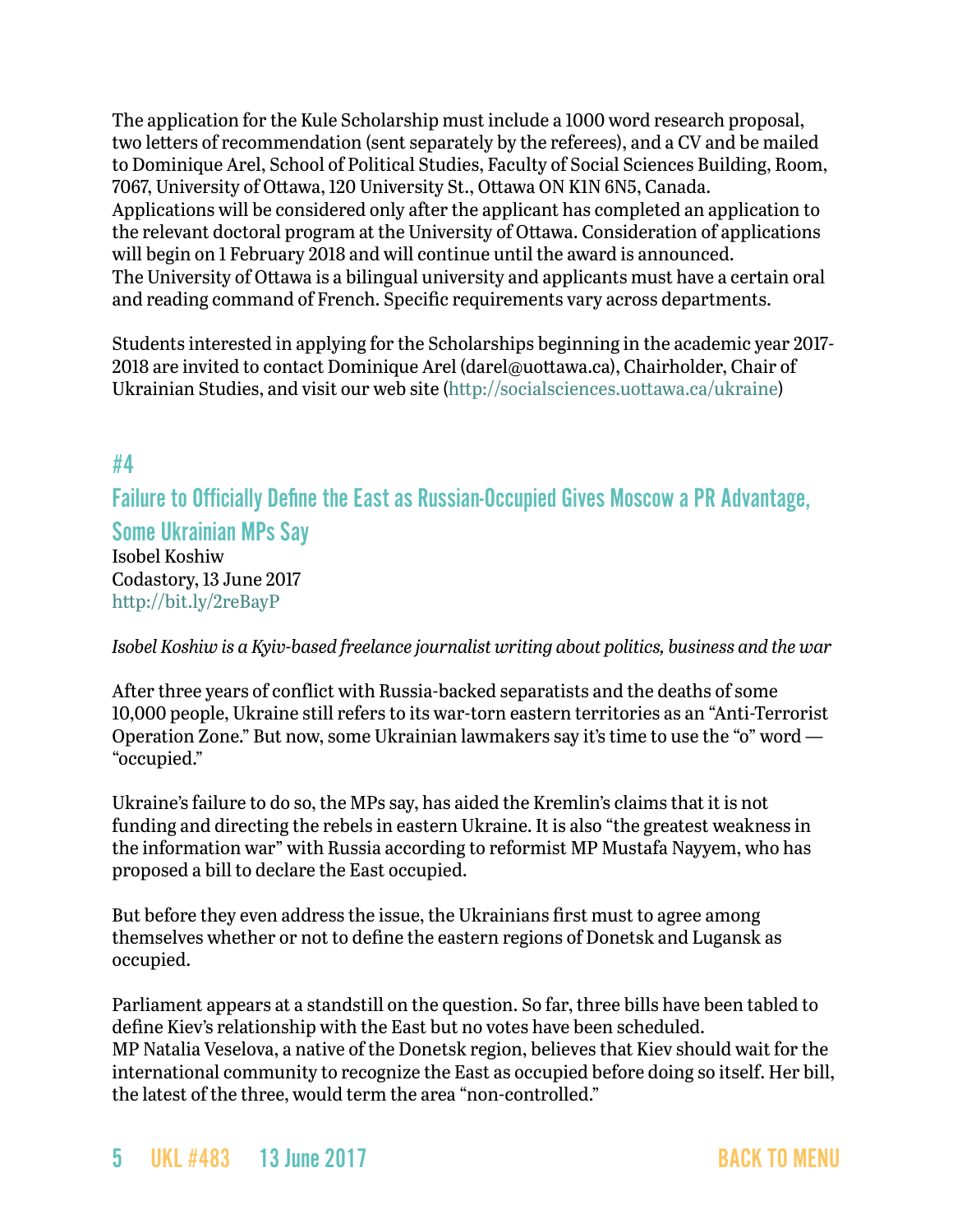Vesselova says she has been asking the European Parliament and Ukraine's international partners for advice. "They say it makes no difference if we recognize the territories as occupied on a national level," Veselova said. "They are not interested. They are interested in evidence [of occupation] that we provide them with."

The first steps of gathering this evidence, Veselova says, have been taken at the The Hague's International Court of Justice, where Kiev charges that Moscow's support of separatists in Donbas and the annexation of Crimea violated Ukrainians' human rights and facilitated terrorism.

Deputy Parliamentary Speaker Oksana Syroyid, author of a second bill to define the East as occupied, does not want to wait on the world, however.

"The international community will not admit the truth until we start," Syroyid stressed. The United Nations [endorsed the Minsk ceasefire agreement,](http://www.economist.com/blogs/economist-explains/2016/09/economist-explains-7) and, in December, [condemned](http://www.un.org/en/ga/search/view_doc.asp?symbol=A/RES/71/205) the Russian Federation for the "temporary occupation" of Crimea, but it has not criticized Moscow's role in backing the separatist rebels in eastern Ukraine.

Russian media routinely describes the conflict as internal or a "civil war" and this language has slipped into the international coverage as well. In the world where words matter, it is crucial, Nayyem insists, to have a law that declares the East's separatistcontrolled areas as occupied and "destroys all those discussions that it is an internal conflict or a civil war."

But many outsiders believe Ukraine's real problem is that the world, and especially the United States, doesn't care.

"I think there is pretty clear international understanding [about the situation in eastern Ukraine]. I think people really don't care and what's worse is that the United States has ignored Ukraine since [the Trump administration has] come into office," said Stephen Blank, a senior fellow at the American Foreign Policy Council "If the US is interested in the issue, it gets traction."

Arguably, lessons in this debate could be drawn from Georgia, [Ukraine's newly declared](http://agenda.ge/news/78197/eng)  [PR partner](http://agenda.ge/news/78197/eng) against Russian aggression. Georgia does have an occupation law to define Russia's presence in its own breakaway regions, Abkhazia and South Ossetia, and has used it to advance its message abroad.

Nadia Volkova, a lawyer at Ukraine's Helsinki Group, believes that a Ukrainian law declaring an occupation would at least send the message that Ukraine is prepared to accept and apply international legal standards.

Those who support a Ukrainian occupation law charge that such legislation scares the authorities because they benefit from the current state of uncertainty about the East.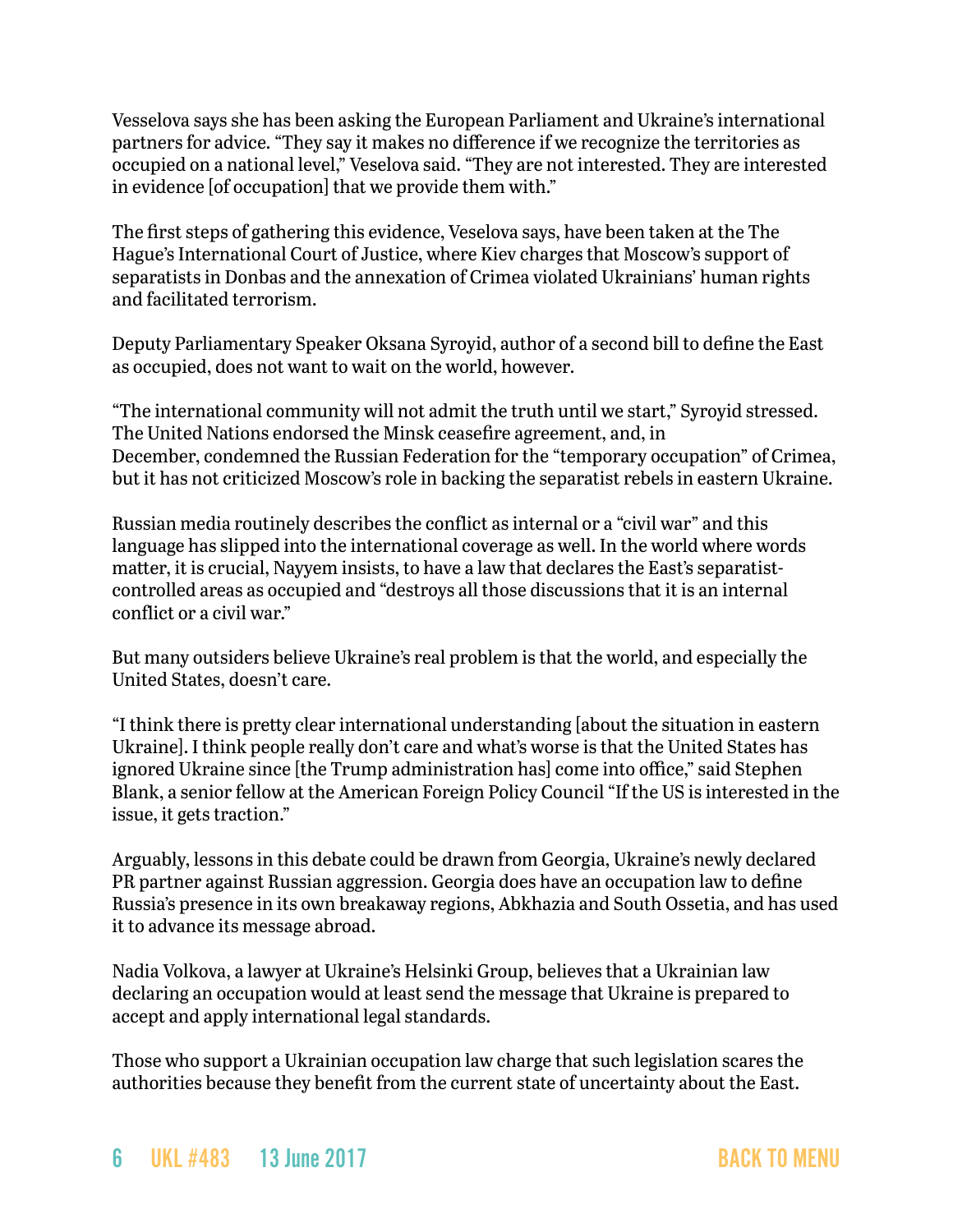Among the most powerful opponents of calling the territories "occupied" is Ukrainian President Petro Poroshenko himself. He says doing so would destroy the Minsk peace process and, with it, western sanctions against Russia. It would also, he predicted, push the territories to integrate further with Russia. Instead, Poroshenko has promised to introduce his own bill on the restoration of Ukrainian territorial integrity.

But Oleksandr Paraschiy, director of investment bank Concorde Capital, believes Poroshenko wanted Ukrainian enterprises in the separatist territories to continue to function because their production numbers were included in Ukraine's GDP.

A Central Bank warning that activists' trade blockade of the East could cause the economy to shrink by 1.3 percentage points was intended to convince the public of the necessity of wartime trade with the separatist territories, he said. After the blockade became official in March, that estimate was reduced.

Ukrainian officials have still not explained how or why separatist leaders allowed the companies to operate.

Many believe that corruption or betrayal explain the government's reversal on the trade blockade, Nayyem says.

"If we are . . . playing a hybrid game, then let's admit to it," he said. "They need to say it clearly: 'We don't want to define a clear status because of this or that.'" Until then, he says, the lack of unity among Ukrainians themselves over what to call the territories they had lost will continue to enable Moscow to dictate the global the narrative about Ukraine.

<span id="page-6-0"></span>#5 Russian Diplomats Expelled from Moldova Recruited Fighters: Sources

- - - - - - - - - - - - - - - - - - - - - - - - - - - - - - - - - - - - - - - - - - - - - - - - - - - - - - - - - - - - - - - - - - - - - - - - - - - - - - - - - -

by Matthias Williams Reuters, 13 May 2017 <http://reut.rs/2sjBH5M>

Moldovan intelligence believes five Russian diplomats expelled from Moldova last month were spies who were recruiting fighters for the Moscow-backed insurgency in neighboring Ukraine, a government source and two diplomatic sources told Reuters. Moldova, a former Soviet state that has long been the focus of a struggle for influence between Russia and the West, expelled the diplomats on May 29. It did not explain the decision, with Prime Minister Pavel Filip saying only that his government had "good reasons".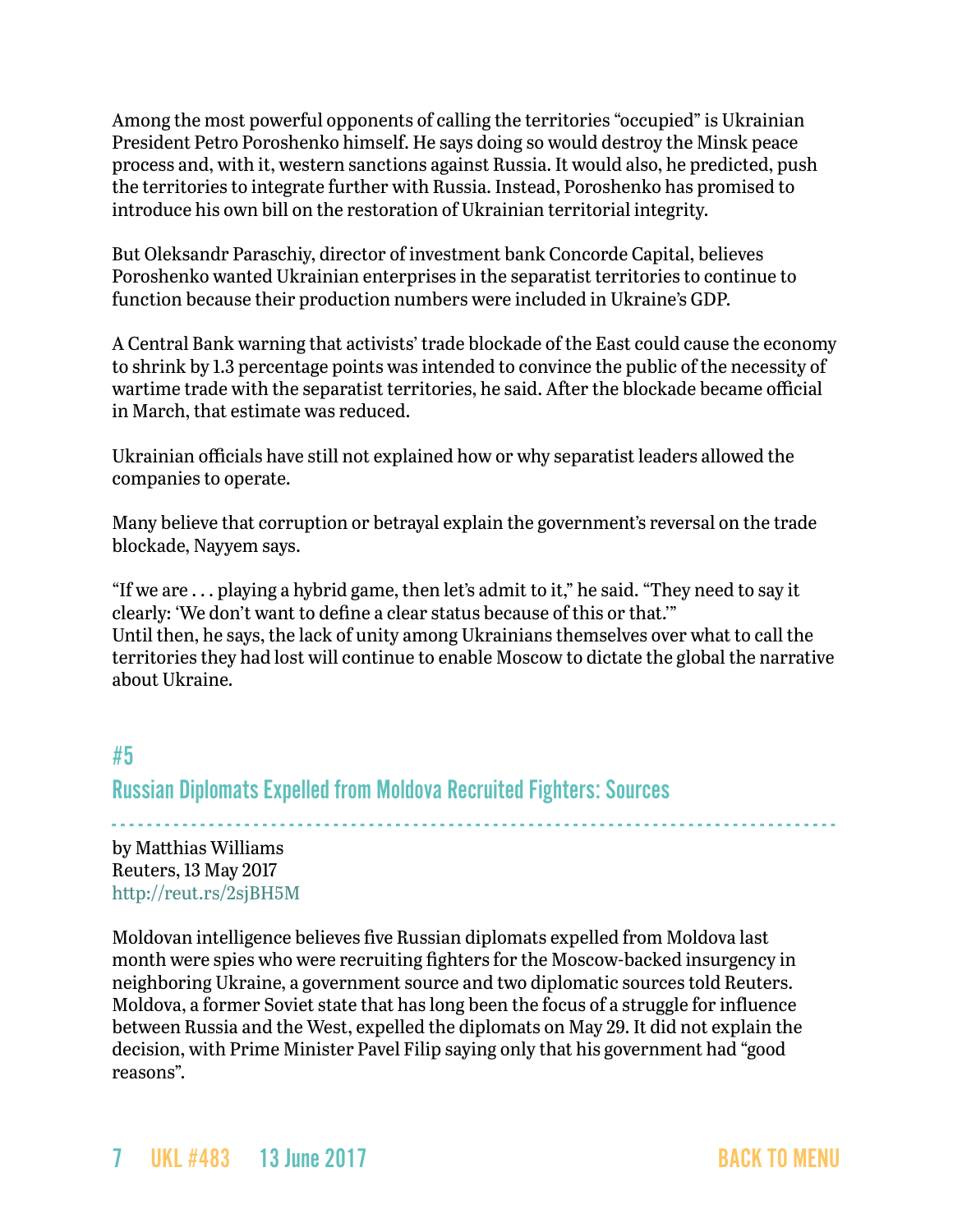According to the sources, who are familiar with the case, the five were ejected because of their alleged activities as undercover officers with the Russian military intelligence agency, the GRU.

They said Moldovan officials believed the Russians were recruiting fighters from Gagauzia, an autonomous southern region home to an ethnic Turkish population that is pro-Russian and opposes closer integration with the European Union.

The Moldovan government source and Chisinau-based diplomatic sources all spoke on condition of anonymity because of the sensitivity of the matter. They did not say how the Russians allegedly recruited the fighters, how many were recruited or the reason for their recruitment.

Reuters could not independently verify the allegations about the activities of the five Russians.

The Russian foreign ministry declined to comment. The Russian defense ministry did not respond to requests for comment.

Asked by Reuters if the five Russians were GRU officers, a spokeswoman for the Moldovan foreign ministry said they were diplomats and declined to comment further. More than 10,000 people have died in fighting in eastern Ukraine between Ukrainian troops and pro-Russian rebels since the conflict began in 2014 following Moscow's annexation of the Crimean peninsula. While Moscow politically backs the insurgents, it has repeatedly denied Western accusations that it is arming them and sending fighters to aid them.

## **Training Camp**

Moldovan intelligence believes fighters recruited from Gagauzia were first sent to a paramilitary training camp in the Rostov region of southern Russia, according to the sources.

he sources did not identify the camp. Russia has used at least two military camps in Rostov to train volunteers for fighting in eastern Ukraine, according to evidence collected by Reuters and the Russian media.

A former member of a Russian army artillery unit told Reuters that he saw about 200 people in camouflage fatigues - not Russian military uniforms - based in a camp near a Russian army position at the Kuzminsky firing range in Rostov in 2014, at the time of fierce battles in eastern Ukraine.

This was corroborated by a member of a unit of the Cossacks - a Russian paramilitary group - who told Reuters in early 2015 that volunteers to fight in Ukraine were training alongside the Russian army in that area.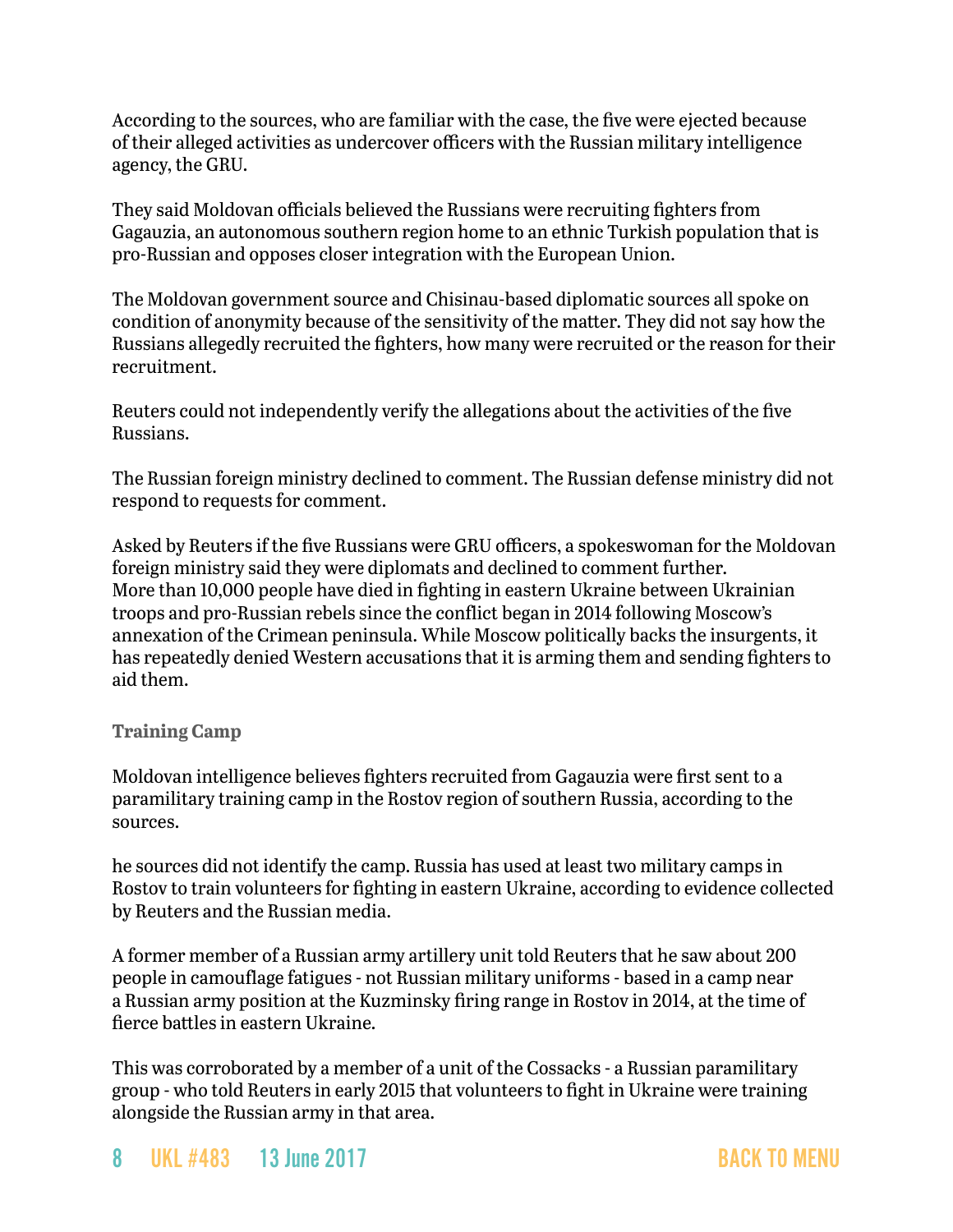According to Russian media outlet Gazeta.ru, fighters bound for eastern Ukraine were also training at the Kadamovsky firing range in Rostov.

The three sources said some information about Gagauzians fighting in eastern Ukraine was brought to the attention of Moldovan authorities by Ukraine's state security service, the SBU, which gathers intelligence on people fighting with the separatist insurgency in eastern Ukraine.

With information from the SBU, the Moldovan authorities were able to track, arrest and interrogate Gagauzian fighters returning from the conflict, according to the sources. Some became informers, they added.

The SBU did not respond to a request for comment.

Relations between Moldova and Russia have been bumpy under a succession of pro-Western governments. Russia halted imports of Moldovan produce in retaliation for Chisinau signing a trade and political deal with the European Union in 2014. Moldova and Russia have also feuded over the treatment of Moldovan officials traveling to Russia.

But Russia has forged direct ties to Gagauzia.

Irina Vlah, elected the head of Gagauzia in March 2015 on pledges of closer ties with Russia, visited the Kremlin in January this year and attended a reception hosted by Russian President Vladimir Putin.

"The people of Gagauzia view Russia with affection," Vlah said at the reception.

## <span id="page-8-0"></span>#6

A Former Berkut Commander Now Wanted in Ukraine for Crimes Against Protesters is Spotted Working for Moscow's Riot Police

- - - - - - - - - - - - - - - - - - - - - - - - - - - - - - - - - - - - - - - - - - - - - - - - - - - - - - - - - - - - - - - - - - - - - - - - - - - - - - - - - - Meduza, 13 June 2017 <http://bit.ly/2sxwlEV>

Footage recorded by the television station Dozhd at a protest on Monday in Moscow reveals a riot control officer who appears to be Sergey Kusyuk, a former commander of the "Berkut" special police force in Kiev, notorious for its brutality and dissolved in 2014, after the Maidan Revolution. Kusyuk is wanted in Ukraine for his role in the violent police crackdown on protesters in Kiev in November 2013. Meduza reviews Kusyuk's checkered past and how he ended up in Russia.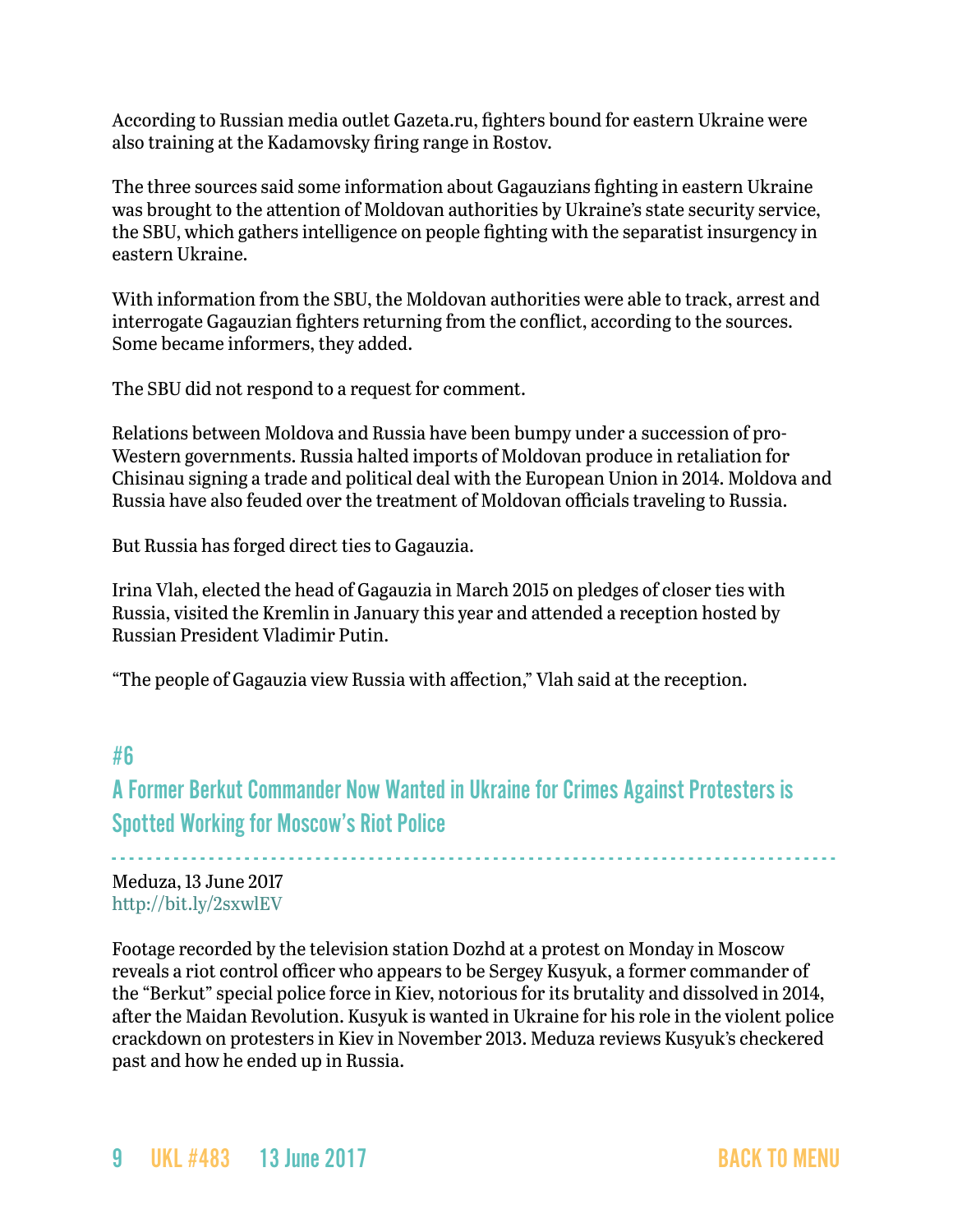Ukrainian journalists recognized Kusyuk in footage from Monday's protest at Tverskaya Street in Moscow. In footage from the demonstration, the man in question — a colonel in Russia's National Guard — is identical to Kusyuk, though there's no surname visible on his uniform. While serving in the Ukrainian police force in 2013, Kusyuk also held the rank of colonel. In the video recorded at Tverskaya, Kusyuk appears to be coordinating the actions of Moscow riot police, as they managed and dispersed protesters.

Russia's National Guard has refused to comment officially on Sergey Kusyuk's possible role in the police response to Monday's protest in Moscow.

Back in Ukraine, Kusyuk is charged with exceeding his authority as a police officer and illegally obstructing a political demonstration. In June 2015, he was placed on a wanted list, and the Ukrainian Attorney General announced that Kusyuk had relocated to Russia, adding that he might have found work with the Russian police (and later the Russian National Guard, following reforms that transferred the riot police out of the Interior Ministry). Riot police in Moscow, moreover, have openly welcomed former Berkut officers, hiring them at the same ranks they enjoyed in Ukraine, before the Berkut were liquidated.

**Colonel Kusyuk is a key figure in Ukraine's investigation into the crackdown on the Euromaidan movement.** In 2013, Kusyuk served as a Berkut regiment commander and allegedly ordered the first violent crackdown on Euromaidan activists in Kiev on the night of November 30, transforming the protests into a clash with police that eventually escalated to a full-blown revolution.

The next day, on December 1, 2013, skirmishes broke out near the presidential administration building. There are unconfirmed reports that Kusyuk may have actually led a group of provocateurs against police as a pretense for a new offensive against the demonstrators. Kusyuk denies these accusations.

# <span id="page-9-0"></span>#7 Ukraine Restores NATO Membership as Key Foreign Policy Goal

- - - - - - - - - - - - - - - - - - - - - - - - - - - - - - - - - - - - - - - - - - - - - - - - - - - - - - - - - - - - - - - - - - - - - - - - - - - - - - - - - by Darya Krasnolutska and Anthony Halpin Bloomberg, 8 June 2017 <https://bloom.bg/2r6sGhl>

Ukraine's parliament set NATO membership as a key foreign-policy goal, replacing the non-aligned status adopted by ousted Kremlin-backed President Viktor Yanukovych in a move that's likely to further sour relations with Russia.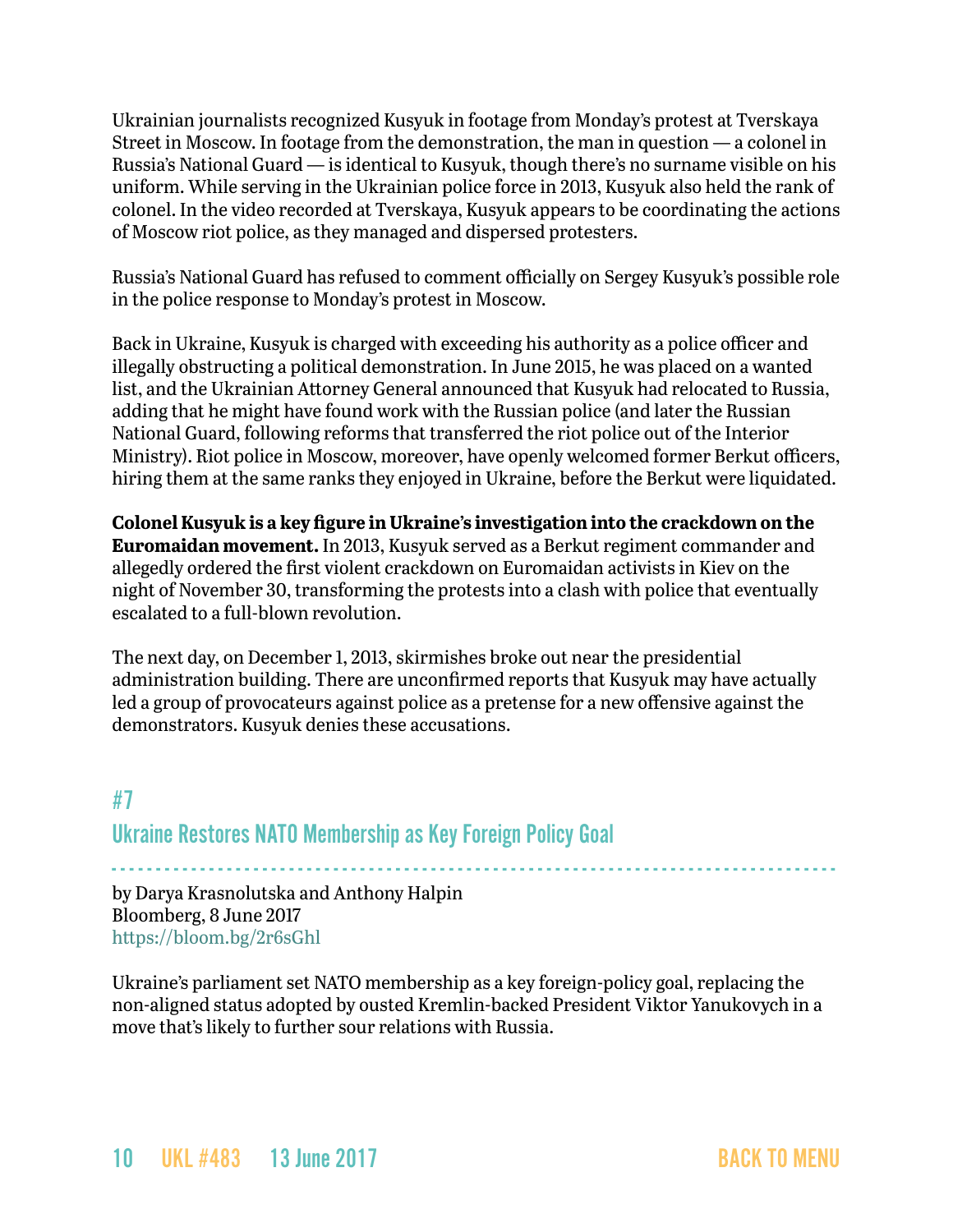A bill submitted by the ruling coalition was backed by 276 lawmakers in the 450-seat legislature Thursday in Kiev, the capital. President [Petro Poroshenko](https://www.bloomberg.com/billionaires/id/3499066) wants to meet NATO entry requirements by 2020 and has promised to hold a referendum on joining.

The former Soviet republic sees NATO as a security guarantee after a second pro-European revolution in a decade poisoned ties with Russia, which later annexed Crimea and backed an [insurgency](https://www.bloomberg.com/view/quicktake/unrest-in-ukraine) across its neighbor's border. Ukraine has also signed an Association Agreement with the European Union, though has no formal path to joining the world's biggest trading bloc. Russia has opposed the two organizations' eastward expansion.

"Russian aggression against Ukraine and the annexation of Ukrainian territory have set an urgent task for Ukraine to ensure real national security," the authors of the legislation said. "The most effective tool for the security, territorial integrity and sovereignty is collective security, the most effective of which is the North Atlantic Treaty Organization."

In response to NATO expansion toward its borders, Russia is taking steps to "re-balance the situation and defend its security," Kremlin spokesman Dmitry Peskov told reporters on a conference call. Ukraine is a country in "civil war" and decisions on its membership are taken in Brussels and other capitals, he said.

### **Latest Member**

Thursday's move formalizes Ukraine's efforts to join NATO after having a fast-track application rejected in 2008. The alliance has already absorbed 13 ex-communist nations, most recently [Montenegro,](https://www.bloomberg.com/news/articles/2017-05-14/russian-tourists-love-nato-s-next-member-to-moscow-s-chagrin) which became its 29th member on June 5. Historic affinity to Russia soured its accession, with the Kremlin denying allegations it backed a failed coup attempt in October to overthrow the former Yugoslav republic's pro-Western leadership.

NATO itself has faced questions about its future after the election of Donald Trump. The U.S. president has criticized some members for investing too little in their armies and failed during a recent trip to Europe to clearly state his [commitment](https://www.bloomberg.com/politics/articles/2017-05-29/old-world-order-is-alive-but-unwell-after-four-months-of-trump) to the alliance's collective-defense pledge, known as Article 5.

# <span id="page-10-0"></span>#8

Unpunished Bank Fraud: Big Fraud, No Prosecution – Why? - - - - - - - - - - - - - - - - - - - - - - - - - - - - - - - - - - - - - - - - - - - - - - - - - - - - - - - - - - - - - - - - - - - - - - - - - - - - - - - - - -

by Josh Kovensky and Oleg Sukhov Kyiv Post, 9 June 2017 <http://bit.ly/2t3QPl0>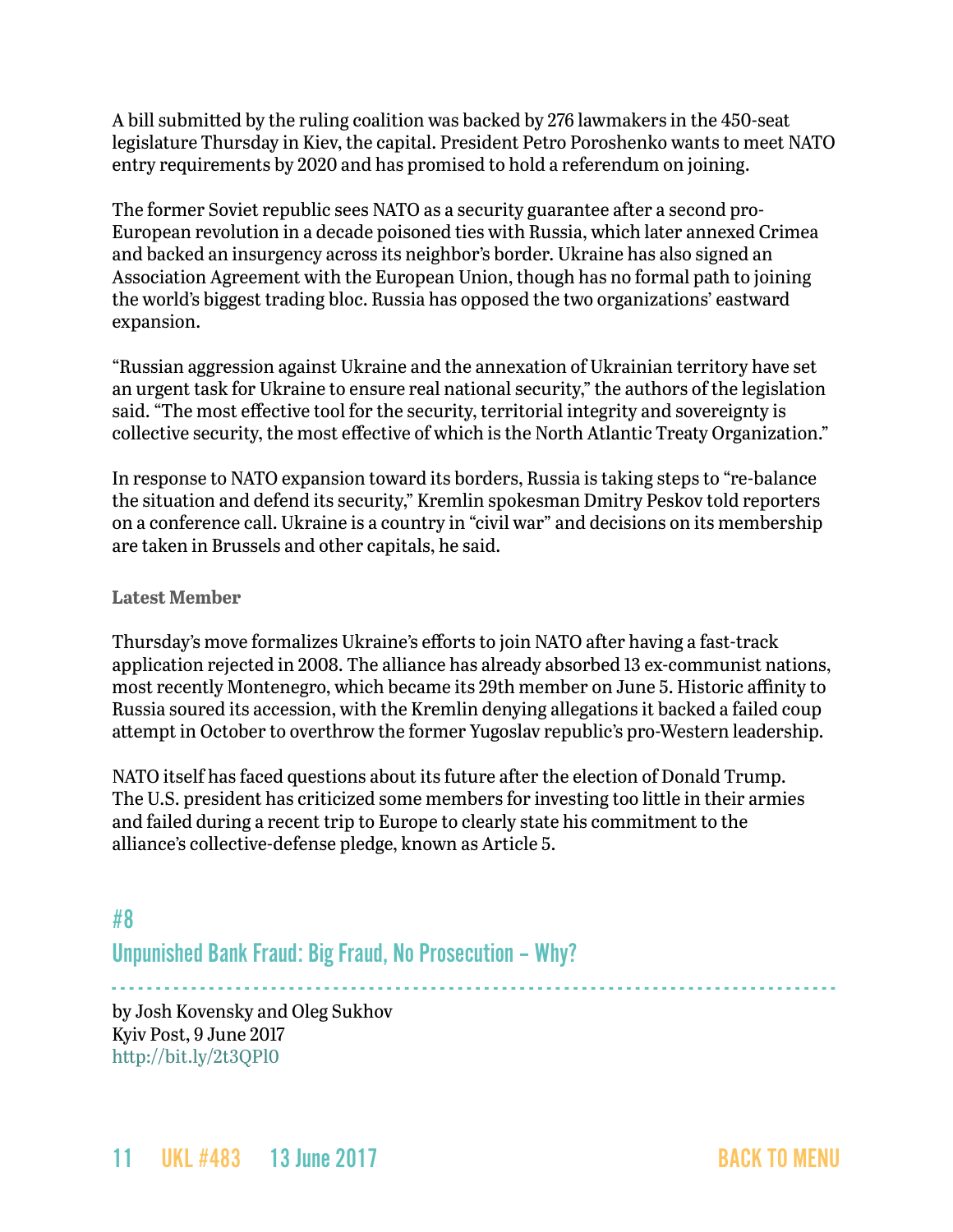It's been six months since the Ukrainian government nationalized PrivatBank, leaving Ukrainian taxpayers on the hook for \$5.6 billion in losses — much of it because of insider loans and bank fraud, central bank officials acknowledge.

Ex-National Bank of Ukraine Governor Valeria Gontareva has repeatedly accused the bank's ex-owner Ihor Kolomoisky of embezzling the deposits through fraudulent transactions, including insider loans to associates.

"On the last night (before nationalization), they conducted fraudulent transactions amounting to more than Hr 16 billion (\$612 million)," Gontareva said in an April interview. She called on the General Prosecutors' Office to investigate fraud at the bank, which remains Ukraine's largest lender with 36 percent of deposits.

But there doesn't appear to be an active criminal investigation into the former owners, Kolomoisky and his business partner Gennadiy Bogolyubov.

Prosecutor General Yuriy Lutsenko, the National Anti-Corruption Bureau of Ukraine, the National Bank of Ukraine — which is now run by acting governor Yakiv Smolii — and the Presidential Administration, did not reply to requests for comment on June 8. Mustafa Nayyem, a lawmaker with the dominant Bloc of Petro Poroshenko in parliament, called for prosecutors to open fraud and organized crime investigations against PrivatBank executives who signed the loan documents. Nayyem said the executives should also be called to testify on who ordered them to lend the money. "The National Bank was apparently observing this process," Nayyem said. "And if it was observing it, why didn't they start investigations or inspections? Apparently Gontareva or other National Bank officials got orders not to open cases."

The central bank had a curator in place at PrivatBank from the time it received recapitalization loans in 2014. The curator would have been able to see all the operations going in and out of the bank.

But, as one NBU official who wished to remain anonymous due to a lack of authorization to speak publicly said, the central bank only has "ex-post facto authority." It can only act after it observes misconduct and, at that, only as a civil regulator, and not as a criminal prosecutor.

According to Nayyem and Anti-Corruption Action Center executive director Daria Kaleniuk, Kolomoisky hasn't been prosecuted because of a political agreement with President Petro Poroshenko. Kolomoisky may have been granted de facto immunity because he controls at least 20 votes in the 423-member parliament and has vast media holdings in which he can block criticism of the president.

"If Privatbank's former shareholders got guarantees from those who could have given them — and this could have only been the head of state — then it's obvious why neither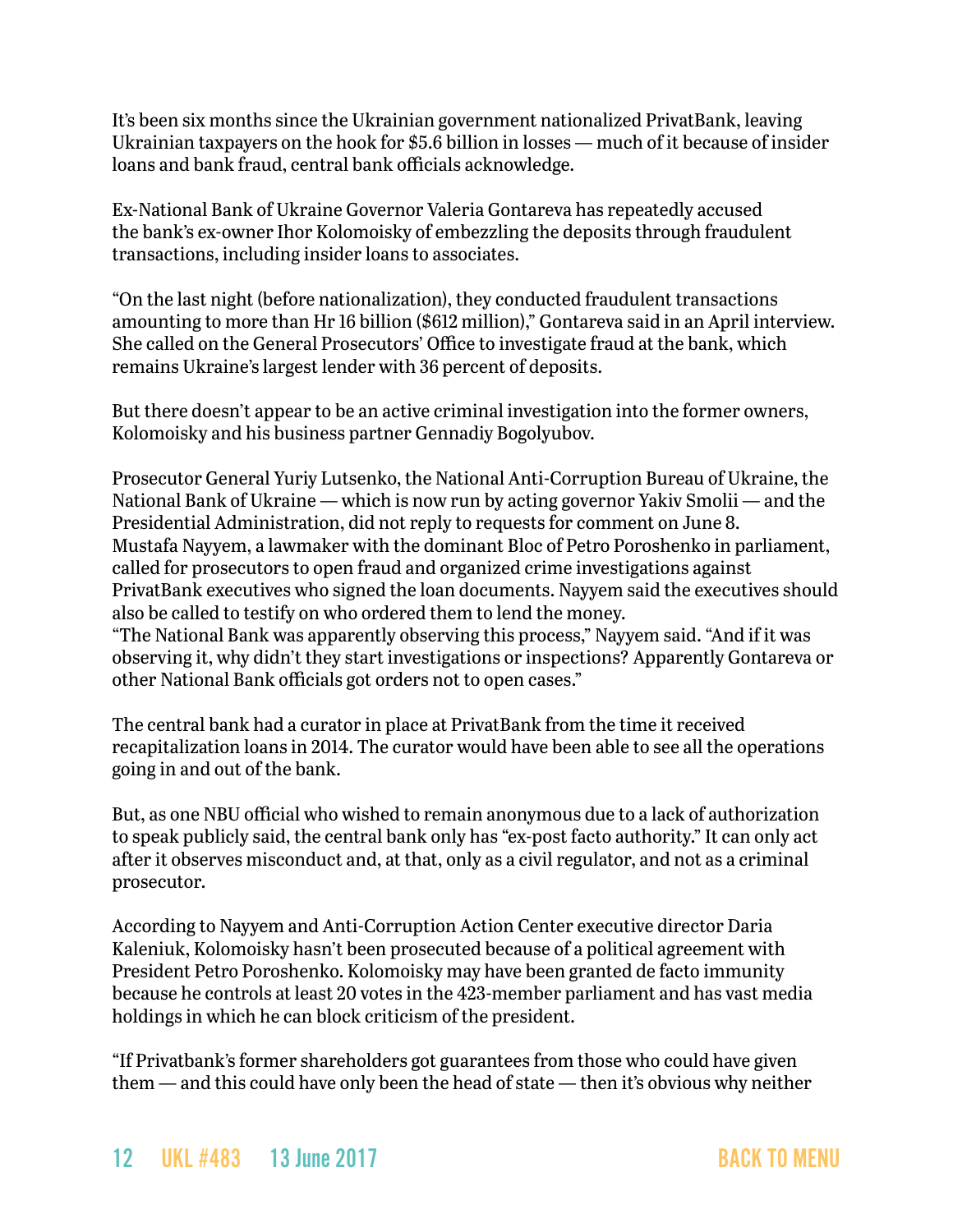the Interior Ministry, nor the Prosecutor General's Office, nor the National Bank investigated this," Nayyem said. "Kolomoisky received a certain political indulgence."

Kaleniuk said that PrivatBank took capitalization loans from the NBU from 2014 to 2015, and then lent \$1.8 billion to offshores, without totally repaying the NBU loans. The Anti-Corruption Action Center asked the Prosecutor General's Office to investigate the loans, but prosecutors have been unwilling to open criminal cases, she said.

Kaleniuk suspects that the transactions could have involved fraud, money laundering and embezzlement of public funds.

**Bank fraud in plain sight**

From the moment that the NBU learned of the extent of PrivatBank's issues, Kolomoisky was in negotiations for a settlement.

Oleksandr Zavadetsky, the NBU's first-ever related party loans monitoring unit chief, who took part in the verification of PrivatBank's loan portfolio, said that the central bank knew about the depths of the problem as early as December 2015.

From there, the NBU and government engaged Kolomoisky in negotiations surrounding the bank's recapitalization and subsequent nationalization. The oligarch visited the NBU more than 30 times in the year before the nationalization, giving him months to strip assets from the bank.

Political analyst Volodymyr Fesenko spoke of "rumors" in December that Kolomoisky had already "withdrawn the tastiest parts from the bank."

Kolomoisky dismissed an investigation by the Organized Crime and Corruption Reporting Project, a Kyiv Post partner, that PrivatBank made more than a \$1 billion in loans to business associates in the run-up to nationalization.

Kolomoisky called the OCCRP investigation "nonsense" in a written reply.

He has denied that the government forced the nationalization and instead said that he and his fellow shareholder, Gennadiy Bogolyubov, requested the government takeover after a coordinated attack in the press which caused a run on the lender.

When the bank was nationalized, the government hired EY to audit the past two years of PrivatBank's activity in an effort to account for the massive losses at the bank.

The NBU promised that the audit would be released publicly by March, providing final details of everything that happened at the bank until it fell under state ownership. PrivatBank is now under the control of Ukraine's Ministry of Finance, which has yet to make the audit public.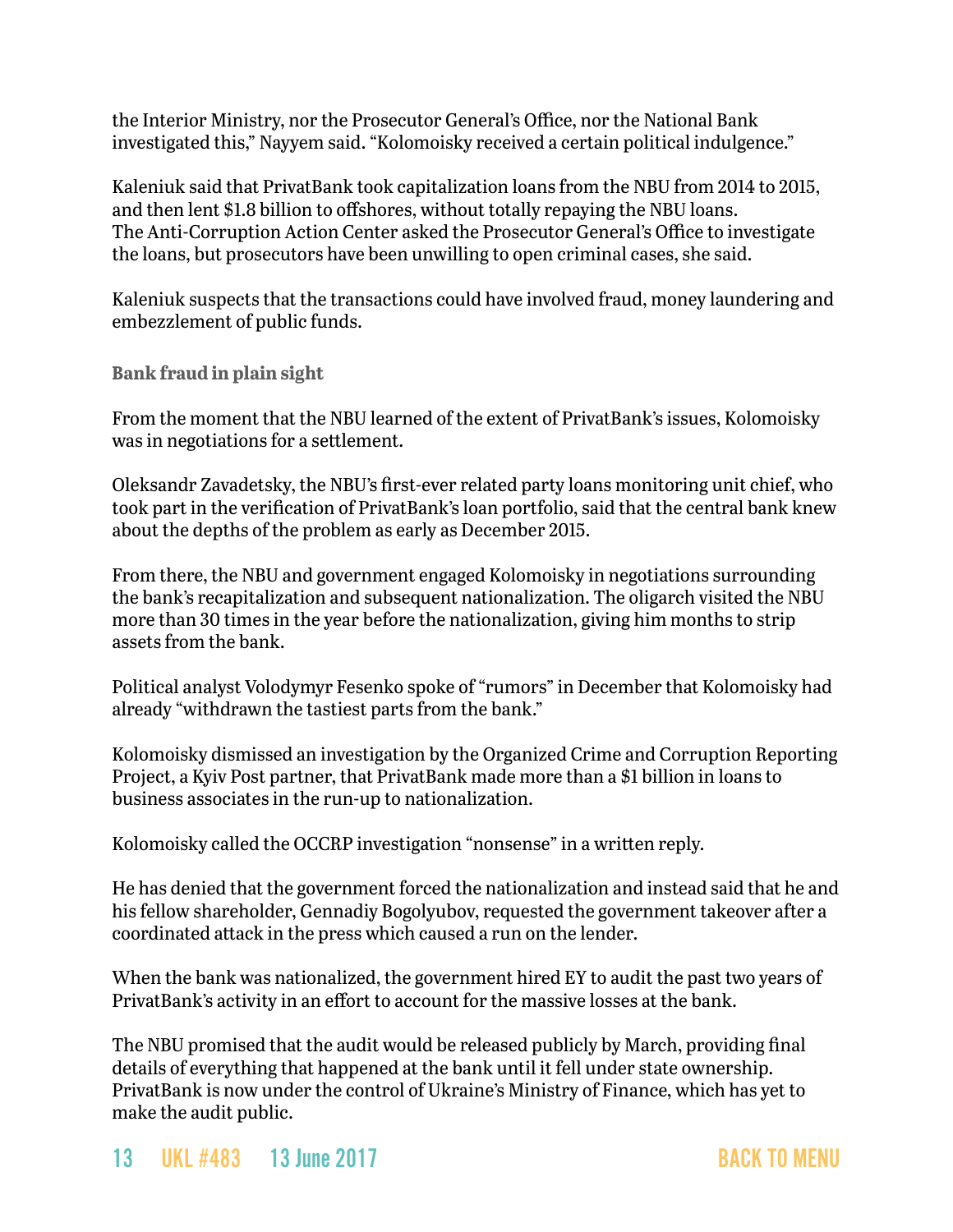# #9 South Ossetia: A "Little Switzerland" for Donbas?

- - - - - - - - - - - - - - - - - - - - - - - - - - - - - - - - - - - - - - - - - - - - - - - - - - - - - - - - - - - - - - - - - - - - - - - - - - - - - - - - - - Nikolaus von Twickel Eurasianet, 31 May 2017 <http://bit.ly/2s7y9Sp>

South Ossetia has emerged as an unlikely banking center, providing financial services that connect Russia and the self-declared, Kremlin-backed breakaway republics in eastern Ukraine, according to officials in all three regions.

While the eastern Ukrainian "people's republics" are intent on reorienting their economies toward Russia, in the short term, Moscow must prop up large industrial enterprises in Donbas. The de facto capital of South Ossetia, Tskhinvali, plays an important role in facilitating Russian subsidies.

In April, the de facto authorities in the Donetsk People's Republic [announced](http://av-zakharchenko.su/documents/ukazi/2017/04/Ukaz_N77_04042017.pdf) that they were putting the bulk of the territory's massive industrial enterprises under a littleknown holding company reportedly based in South Ossetia. And for the last two years Tskhinvali has hosted a bank that manages payments between Moscow and the two eastern Ukrainian breakaway republics, Luhansk and Donetsk.

The holding company, Vneshtorgservis, [now controls](https://www.kommersant.ru/doc/3283539) the nine biggest plants in Donetsk and the three biggest in Luhansk. The firm is reportedly run by Vladimir Pashkov, a Russian citizen and former deputy governor of the Irkutsk region in Siberia, according to comments by the de facto Donetsk Minister for Trade and Industry, Alexei Granovsky, [published in Russia's Kommersant-Vlast](https://www.kommersant.ru/doc/3283539) weekly in early May.

De facto officials in Donetsk did not return a request for comment from EurasiaNet.org about the company's place of registration. The press office of Luhansk separatist leader Igor Plotnitsky also refused to comment.

But a former senior official in the Donetsk de facto republic, Alexander Khodakovsky, [wrote on his blog](http://aleksandr-skif.livejournal.com/84539.html) that the company was registered in South Ossetia, and complained that the arrangement was not in the interests of the people of Donbas: "As long as we don't have a legal basis for these holding companies, we will always have grounds to suspect the [de facto Donbas] government of double-dealing and hypocrisy, of a willingness to return everything to the old oligarchs, or to sell them to people … for whom the interests of our Republic are not even a passing concern."

Officials in South Ossetia also did not respond to written questions submitted via email from [EurasiaNet.org.](http://eurasianet.org/) However, local leaders have officially confirmed the banking link. In early April, outgoing de facto President Leonid Tibilov told a visiting delegation from Donetsk that the newly formed "young republics" should support each other: "What we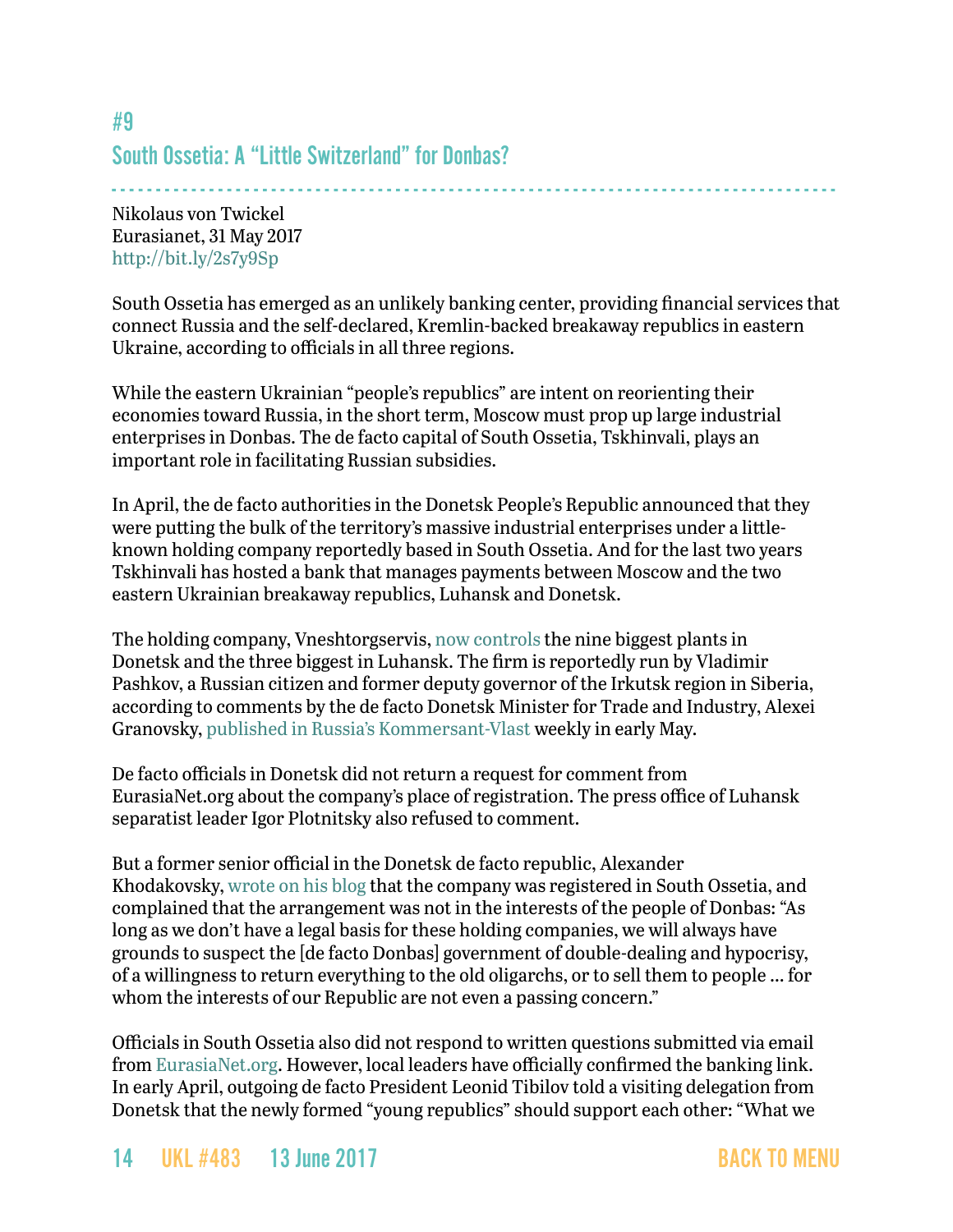managed to do for you is to open an international bank," Tibilov [said,](http://cominf.org/node/1166511516) according to the official news agency RES.

Tibilov did not name the bank, but it has been identified on multiple occasions by separatist officials from Ukraine as the "International Clearance Bank" (Mezhdunarodny Rashchyotny Bank / MRB). The website of South Ossetia's Central Bank [lists its](http://bank-ossetia.org/bank_system/sberbank_ruo.php) address as Stalin Street 20. In turn, the central banks of both the Donetsk and Luhansk "people's republics" have identified South Ossetia's MRB as their official international correspondence bank.

This bank is believed to have operated for two years now, and observers believe it exists primarily to funnel cash from Russia to the separatist republics, which are largely dependent on outside financial support. And its role is likely to have grown considerably since March 1, when the separatists in Donetsk and Luhansk brought all Ukrainian-held industrial plants under their control.

The move, partly an answer to a trade blockade imposed by Ukrainian activists, was meant to improve the revenues of the breakaway republics by forcing the plants to pay their taxes locally. However, an unintended consequence was a cut off in the supply of raw materials from Ukraine. That, in turn, led to the departure of much of the industries' management, either fired by the new separatist authorities or withdrawn by the Ukrainian owners. As a result, production at the plants has ground to a halt.

South Ossetia is the world's only territory that has formally recognized the two "people's republics." South Ossetia itself was recognized by Russia in 2008, after Moscow crushed an attempt by Georgia to recapture the territory. All but Russia, along with a handful of states, consider South Ossetia to still be a part of Georgia.

In a [video interview](https://www.youtube.com/watch?v=Rb14B-TN-zM) published in April, Donetsk's parliamentary speaker and chief international envoy Denis Pushilin explained that "all processes" regarding payments, raw materials and their documentation for the relevant plants "go through the country that has recognized us – that is South Ossetia."

Moscow so far has shied away from recognizing the Donbas republics, ostensibly because they are under Western sanctions already, but also because such a move would threaten to scuttle the Minsk agreement, which Russian President Vladimir Putin signed along with his counterparts in Ukraine, France, and Germany. (Georgia's other breakaway republic, Abkhazia, also has not formally recognized Donetsk or Luhansk, although it does maintain friendly relations with the Ukrainian separatists.)

As long as Russia does not recognize the "people's republics," companies wishing to do business there face multiple logistical hurdles, including a significant risk of being hit by sanctions from Ukraine. Thus, South Ossetia's role as a little Switzerland for Donbas plays a useful part for Russia and Russian firms wishing to disassociate themselves from the destination of their transactions.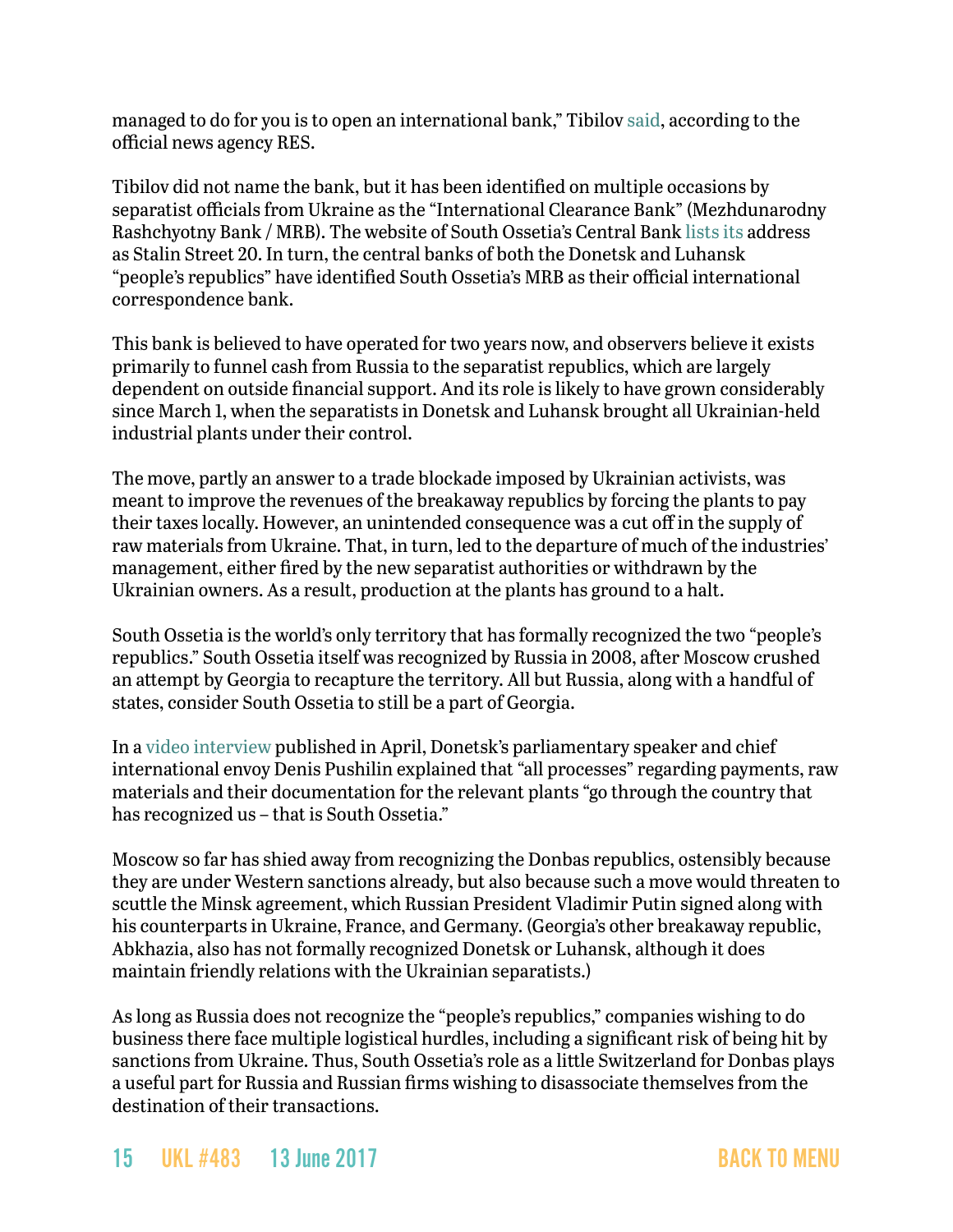"If in doubt, Moscow will always say that this is a problem between South Ossetia and Ukraine," said Alexei Malashenko, a Caucasus expert and director of studies of the Berlinbased Dialogue of Civilizations think tank.

# #10 The Power of the Russian State vs. a Librarian

- - - - - - - - - - - - - - - - - - - - - - - - - - - - - - - - - - - - - - - - - - - - - - - - - - - - - - - - - - - - - - - - - - - - - - - - - - - - - - - - - by Serge Schmemann New York Times, 10 June 2017 <http://nyti.ms/2rcXmNS>

There is something particularly Orwellian about accusing a librarian of hate crimes because books under her care don't jibe with government propaganda. That, in essence, is what a Russian court did in giving to Natalia Sharina a four-year suspended sentence because the Moscow Library of Ukrainian Literature, which she formerly headed, purportedly carried literature that didn't match Russia's official version of what's happening in Ukraine.

No matter that most of the books seized in the raid on the library in 2015 and cited by the prosecution were in special storage and not available to the public, or that, according to the library staff, the book deemed most offensive by the state was planted there by the police. The case was not about inciting interethnic enmity and hatred, nor was it about the spurious charges of embezzlement that were leveled against Mrs. Sharina.

It was about denying Ukraine's claim to a cultural uniqueness, and even more about making clear that the state would brook no challenge to its official lies about Ukraine being in the grips of fascists manipulated by the West to denigrate Russian culture. That version of Russian-Ukrainian affairs was, in fact, how the prosecutor, Lyudmila Balandina, opened her oral arguments, leaving no doubt about the political nature of the trial. It was the librarian's duty, she argued, to filter new books and to destroy anti-Russian ones.

Mrs. Sharina's eminently reasonable response was an emphatic no: I am absolutely not guilty of anything. Nobody gave a library director the right, moreover the responsibility, to censor legally published books.

Furthermore, she said, she never disseminated any hostile ideas, as the state claimed she did, but maintained a library founded in 1989. Of the books listed by the prosecution as degrading to the Russian people, she said, only one was actually accessible to readers, a children's magazine called Barvinok. There, a court-appointed expert found the extremist contention — one shared by much of the rest of the world — that Russia, and not only separatists, was involved in the fighting in eastern Ukraine.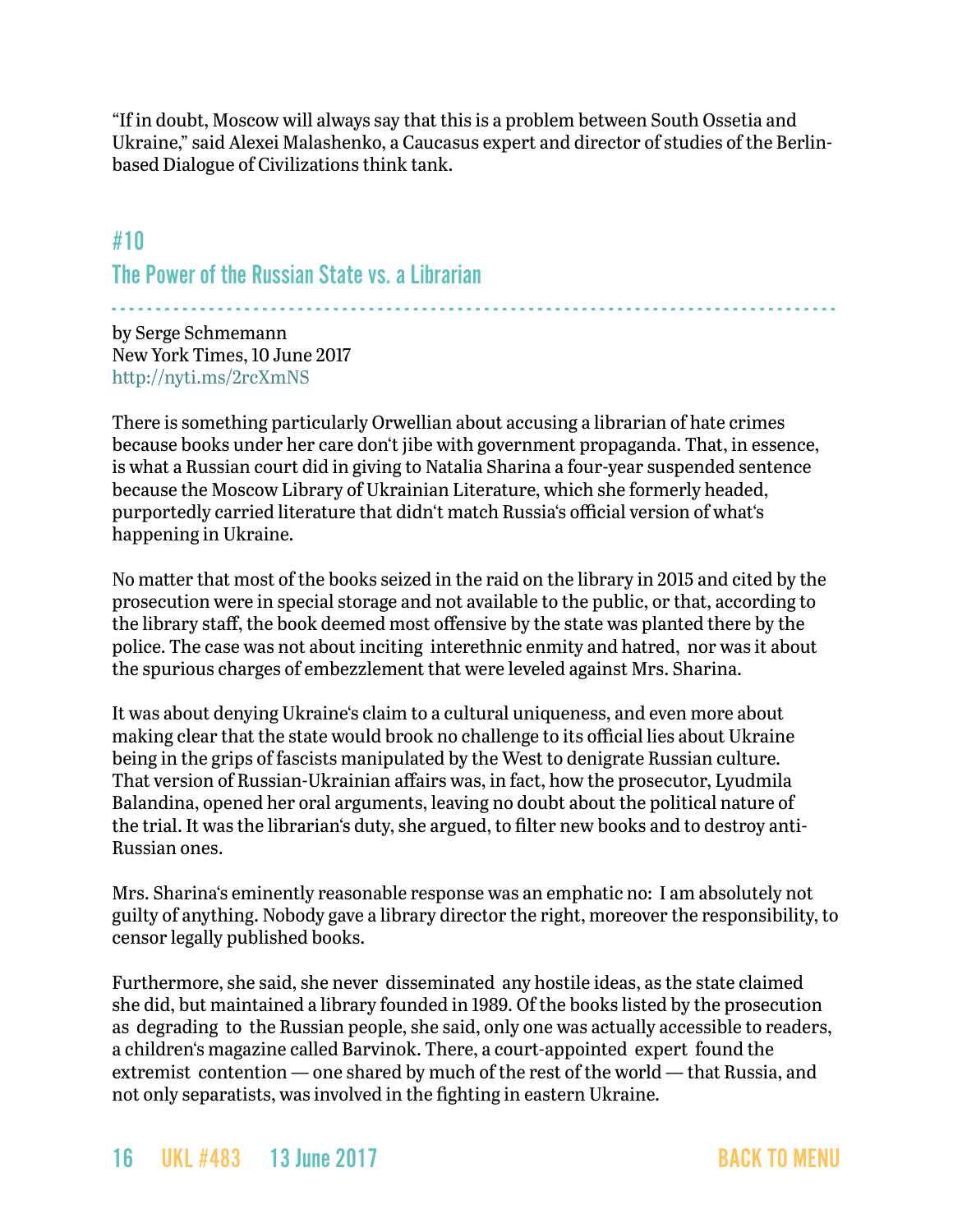But in Vladimir Putin's Russia, rights, responsibilities and the law have fallen prey to the old Soviet notion that any deviation from the position or the lies of the state is liable to be prosecuted under vague anti-extremism legislation.

The obvious motive behind the trial is to intimidate critics of Russia's annexation of Crimea and of its continued meddling in eastern Ukraine. That in itself is reprehensible. But to do so by accusing an innocent librarian of extremism is beneath contempt.

## #11

Ukraine's Government Seeks to Legalize Illegal Security Service Detention Prisons

- - - - - - - - - - - - - - - - - - - - - - - - - - - - - - - - - - - - - - - - - - - - - - - - - - - - - - - - - - - - - - - - - - - - - - - - - - - - - - - - - by Halya Coynash Human Rights in Ukraine, 12 June 2017 <http://bit.ly/2rfcVR9>

The Cabinet of Ministers has tabled a draft bill which acknowledges the long-denied existence of SBU [Security Service] detention facilities and proposes amendments to legislation in order to formally allow them. Legal may be preferable to illegal, however removing the possibility of abuse by the Security Service would be better still. Ukraine's SBU gained excessive power under the regime of Viktor Yanukovych which has never been removed, with this especially dangerous since the agency has not undergone any reform.

Hennady Tokarev, a lawyer for the Kharkiv Human Rights Group, is appalled at the Cabinet of Ministers' effective acknowledgement of a crime. How else can one view their acceptance that detention facilities which are not envisaged by Ukrainian law exist and euphemistic decision to now 'regulate' the situation? Nor have they just noticed this 'irregularity'. The current move is based on an action plan drawn up on 23.11.2015. The Law on Pre-Trial Detention gives a comprehensive list of places of pre-trial detention in Ukraine. It does not mention any under the control of the SBU. The de facto existence of such centres, openly acknowledged as far back as November 2015, suggests that criminal offences have been committed under several articles of Ukraine's criminal code, including abuse of power and unlawful detention. Tokarev has filed a criminal complaint with the Prosecutor General's Office and demanded that it carry out an investigation.

The PGO will almost certainly do nothing of the kind, but Tokarev's concern is warranted and widely shared. The draft law, tabled on May 26, 2017 \*, proposes amendments to the Laws on Pre-Trial Detention and On the Security Service of Ukraine, with these being essentially to legalize the unlawful status quo.

Tokarev and another KHPG lawyer Olena Ashchenko [have set outt](http://khpg.org/index.php?id=1496843403)he reasons why they believe that adoption of the draft bill would not be in the public interest, but would instead violate human rights.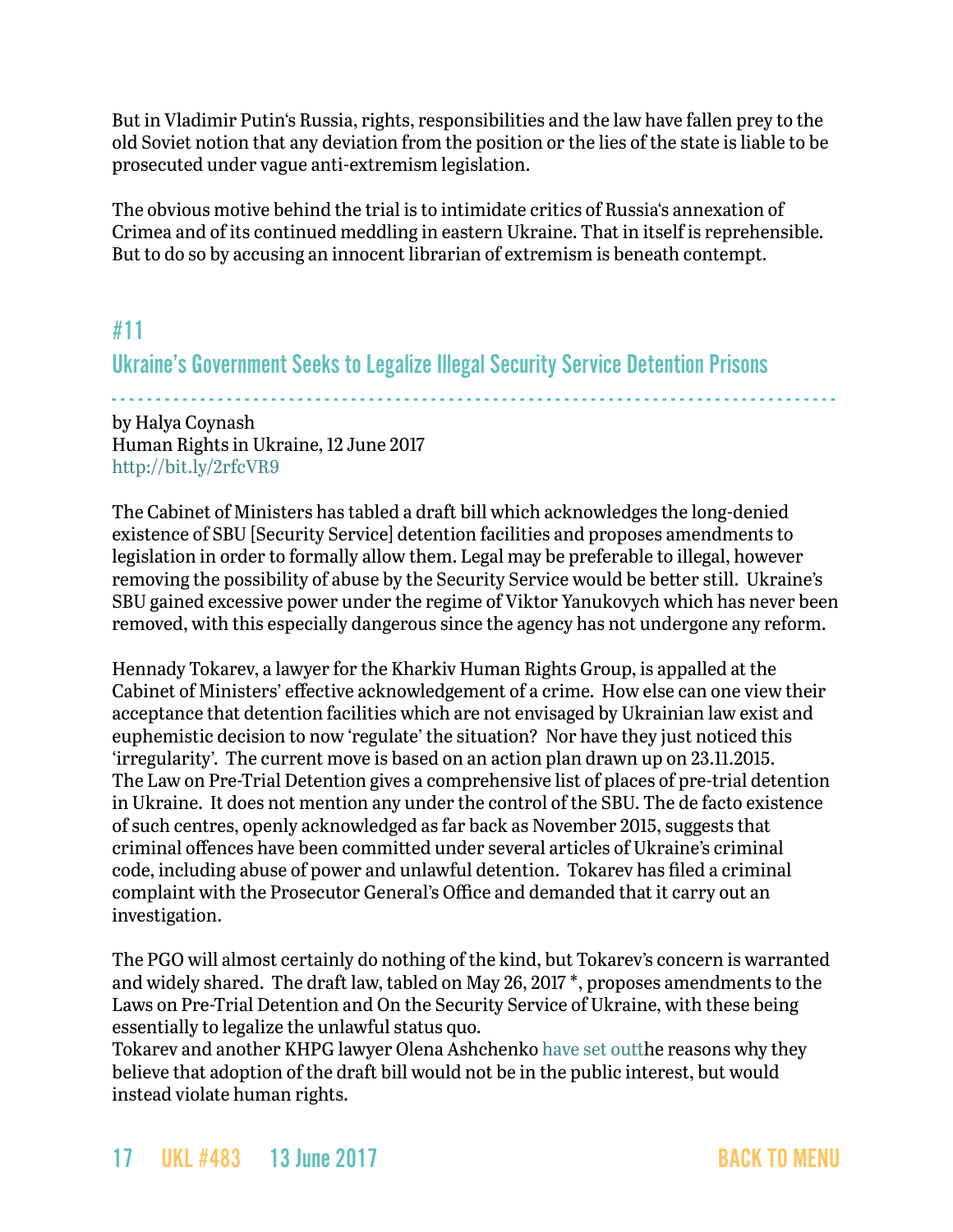The bill does not ensure the rights of remand prisoners, and clashes with the aim of the National Strategy, namely to create an effective system for safeguarding the right to liberty and personal security. This aim is supposed to be achieved by bringing all detention procedure into line with international standards.

In fact, the lawyers write, there has been a trend over the past three years towards a worsening of the situation for people detained and held in custody.

One of two laws passed in August 2014 gave the prosecutor much broader powers under martial law, a state of emergency or in areas where an anti-terrorist operation [ATO] is underway. It introduced a new Article 615 to the criminal code, which stated that in a situation where a judge was not available, a prosecutor could order detention where a person was suspected of one of a number of crimes (Articles 109-114-1, 258-258-5, 260-263- 1, 294, 348, 349, 377-379, 437-444 ).

This, the lawyers note, is a direct violation of Article 5 of the European Convention and of Article 9 of the International Covenant on Civic and Political Rights which insist that a person must be brought before a judge.

The law on fighting terrorism, passed on 12.08.2014, allowed for preventive detention of up to 30 days, with this being at the decision of the head of the SBU or of a territorial body of the National Police. Once again this could be without a court ruling, although a judge must be informed "without delay" if the detention is for over 72 hours. The lawyers see scope for abuse in the lack of any clarity as to when the requirement to notify kicks off and what "without delay" actually means in time. Nor does the law oblige the judge, on being notified, to actually check whether the detention was lawful.

All of this effectively means that pre-trial investigators are free to decide at their own discretion what constitutes well-founded suspicions. This clashes with Article 194 of the Criminal Procedure Code [CPC] which places the responsibility for determining whether the detention is warranted with the judge. The article was adopted as part of Ukraine's fulfilment of international obligations.

There is nothing in either the CPC or the Law on Pre-trial Detention to safeguard the rights of people held under this provision though the period can be equivalent to that of persons remained in custody.

The procedure for this preventive detention is only regulated by an Instruction No. 872/88/537 from 26.08.2014, approved by the Interior Ministry, Prosecutor General's Office and SBU. This is not legislation, and is adopted by the very people who will exercise such powers.

The lawyers also criticize an addition to Article 176 of the CPC from 7.10.2014 which made detention mandatory where a person is suspected of crimes against national security, terrorism and similar. They believe that this conflicts with judgements by the European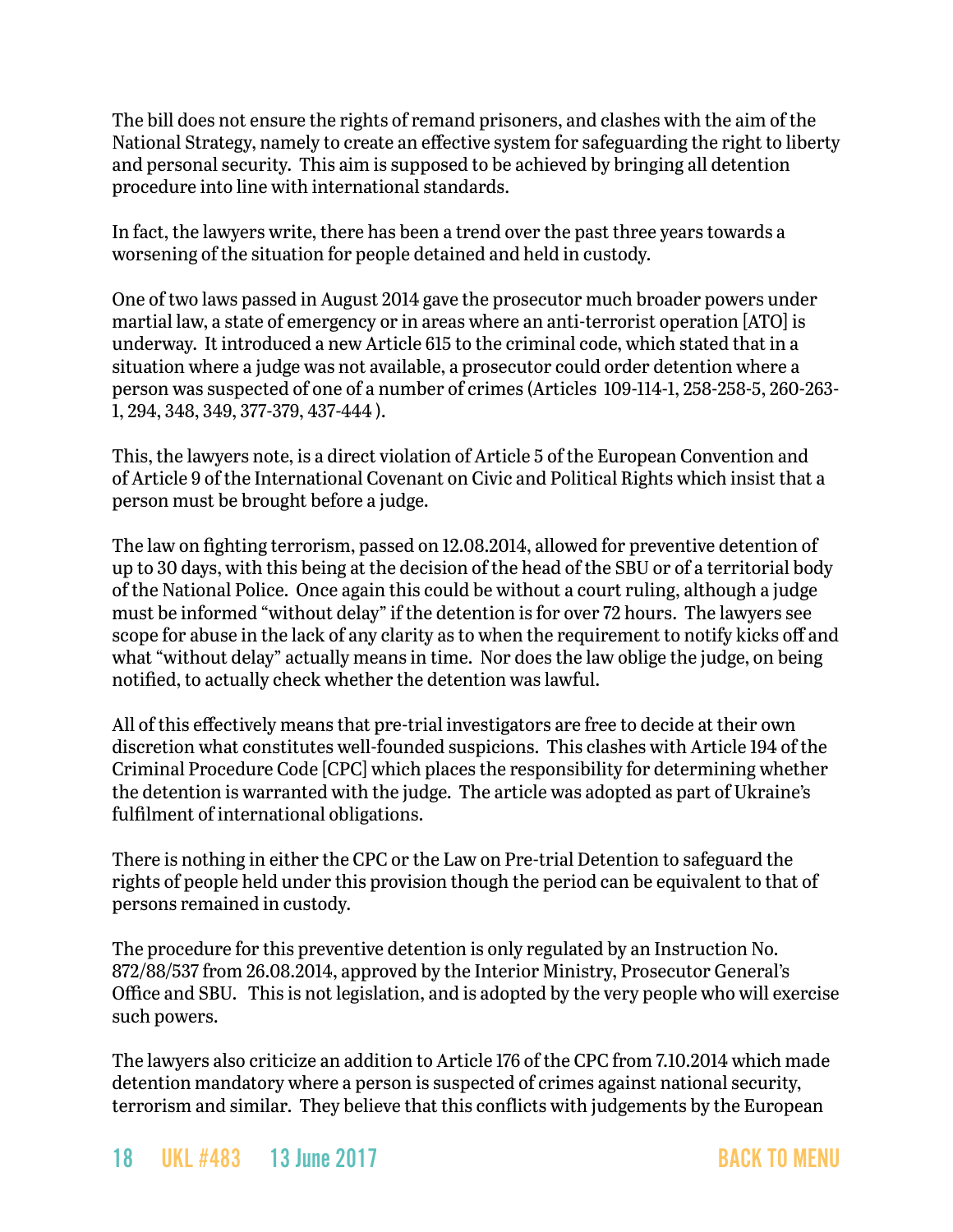Court of Human Rights which found it a violation of a person's rights under Article 5 to exclude other preventive measures.

The above-mentioned changes are in breach of Ukraine's Constitution, article 29 of which states that a person can only be remanded in custody on the basis of a justified court ruling, and must be released if no such ruling has been provided within 72 hours.

### *The next step backwards*

The lawyers warn that this new draft law, if passed, could be a further move in the wrong direction with respect to safeguarding the right to liberty.

The SBU were, at least according to the law, stripped of the right to hold remand prisoners back in February 2003. At the moment, all places of pre-trial detention are under the State Penitentiary Service which is itself within the Justice Ministry's structure. This move towards civilian structures is in keeping with international principles for safeguarding the rights of people in custody. Detainees should not be held in places that are under the control of investigators.

One of the roles of the SBU is specifically to carry out pre-trial investigation with respect to certain crimes, such as those against national security, treason and terrorism. Most of the crimes are classified as serious or very serious, and are therefore those for which detention can be applied.

Another problem is that although pre-trial detention, according to Articles 197 and 219 of the CPC cannot exceed 12 months, a trial on the kind of charges under SBU jurisdiction can go on for a long time. This could mean that people end up in custody, without any conviction, for years, with the people then held in SBU remand prisons. According to international standards, since the SBU is carrying out the pre-trial investigation, they should only be able to hold a person in custody for 72 hours before obtaining a court order.

The KHPG lawyers warn that this new law, if passed, would drag Ukraine back to the inquisition-like treatment of prisoners seen in the Soviet Union.

This is when the SBU regularly comes under criticism from the UN High Commissioner for Human Rights Monitoring Mission in its reports on the human rights situation over torture and ill-treatment, and violation of the right to liberty and personal security. This shows, the lawyers stress, that the SBU at present is one of the main human rights violators both on territory of military conflict, and in other parts of the country. Legalizing SBU-controlled places of detention can only worsen this situation, and will certainly increase the likelihood that the use of unlawful physical and psychological means of influence are not properly recorded and reported to the relevant bodies. The UN Monitoring Mission has, in fact, noted in its reports that most cases where SBU officers have used unlawful force are not properly documented due to SBU obstruction.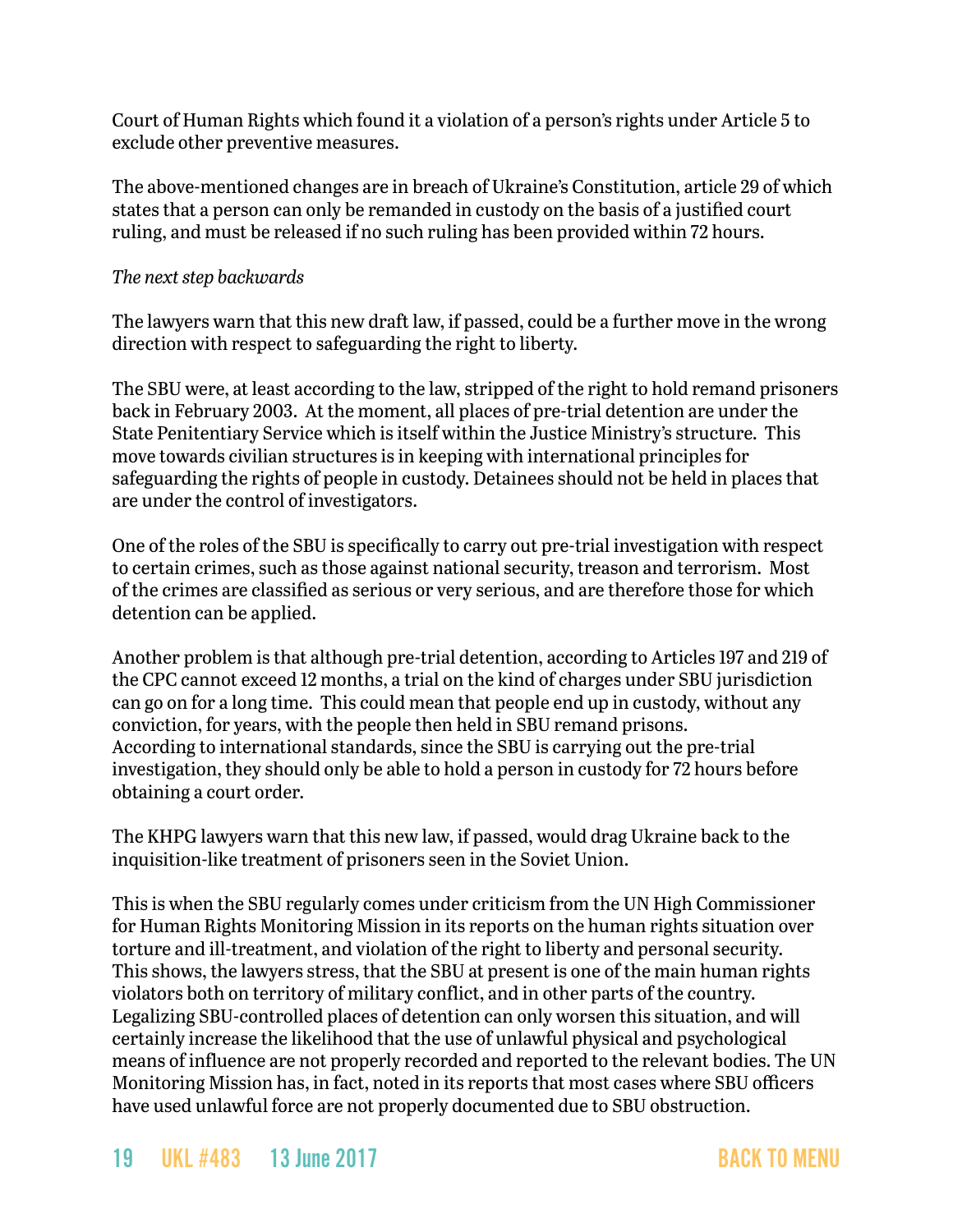### *No economic grounds*

The number of remand prisoners has decreased significantly over the past four years meaning that remand prisons are not full to capacity, and could take those detainees whose cases are being investigated by the SBU.

Instead of legalizing the SBU's illegal places of detention, and only exacerbating rights abuses, it would make more sense and be in keeping with international standards to put a stop to these SBU places of detention altogether.

## #12

Ukraine Bans the St. George's Ribbon as a "Symbol of Russian Aggression"

- - - - - - - - - - - - - - - - - - - - - - - - - - - - - - - - - - - - - - - - - - - - - - - - - - - - - - - - - - - - - - - - - - - - - - - - - - - - - - - - - - Euromaidan Press, 18 May 2017 <http://bit.ly/2s7xr7z>

On 16 May 2017, Ukrainian lawmakers banned the St.George's ribbon, a controversial emblem of the Second World War used in Russia which many Ukrainians see as a symbol of Russian aggression.

The black-and-orange striped ribbon is a state-embraced symbol of military valor in Russia, where it is widely used in commemorations of the 1945 victory over Nazi Germany. For many in Ukraine, however, the ribbon has come to symbolize Russia-backed separatists in eastern Ukraine in a war that has killed a bit under 10,000 and displaced over 1.6 million people.

Now fines from 850 (\$32 USD) to 2550 hryvnia (\$97 USD) are envisaged for public use, demonstration or wearing of Georgian ribbons or pictures thereof, UaWire [reported.](http://uawire.org/news/ukrainian-parliament-bans-use-of-st-george-ribbon) For repeated infringement during a year, a more severe punishment is envisaged – a fine of up to 5100 hryvnia (\$193 USD) or administrative arrest for up to 15 days.

The new rules do not affect World War II veterans, their awards or documents, TV channel 112 Ukraine reported. Furthermore, depictions of Georgian ribbons are permitted, for example, in works of art, educational material, on tombstones, and on documents issued before 1991. Use of ribbons in museum expositions, historical reconstructions, and objects of antique trade will not be punished.

The bill was initiated by MP Anton Herashchenko, the adviser to the Ukrainian Minister of Internal Affairs. An explanatory note on the document states that for Ukraine, the Georgian ribbon has become a "symbol of Russian occupation and aggression."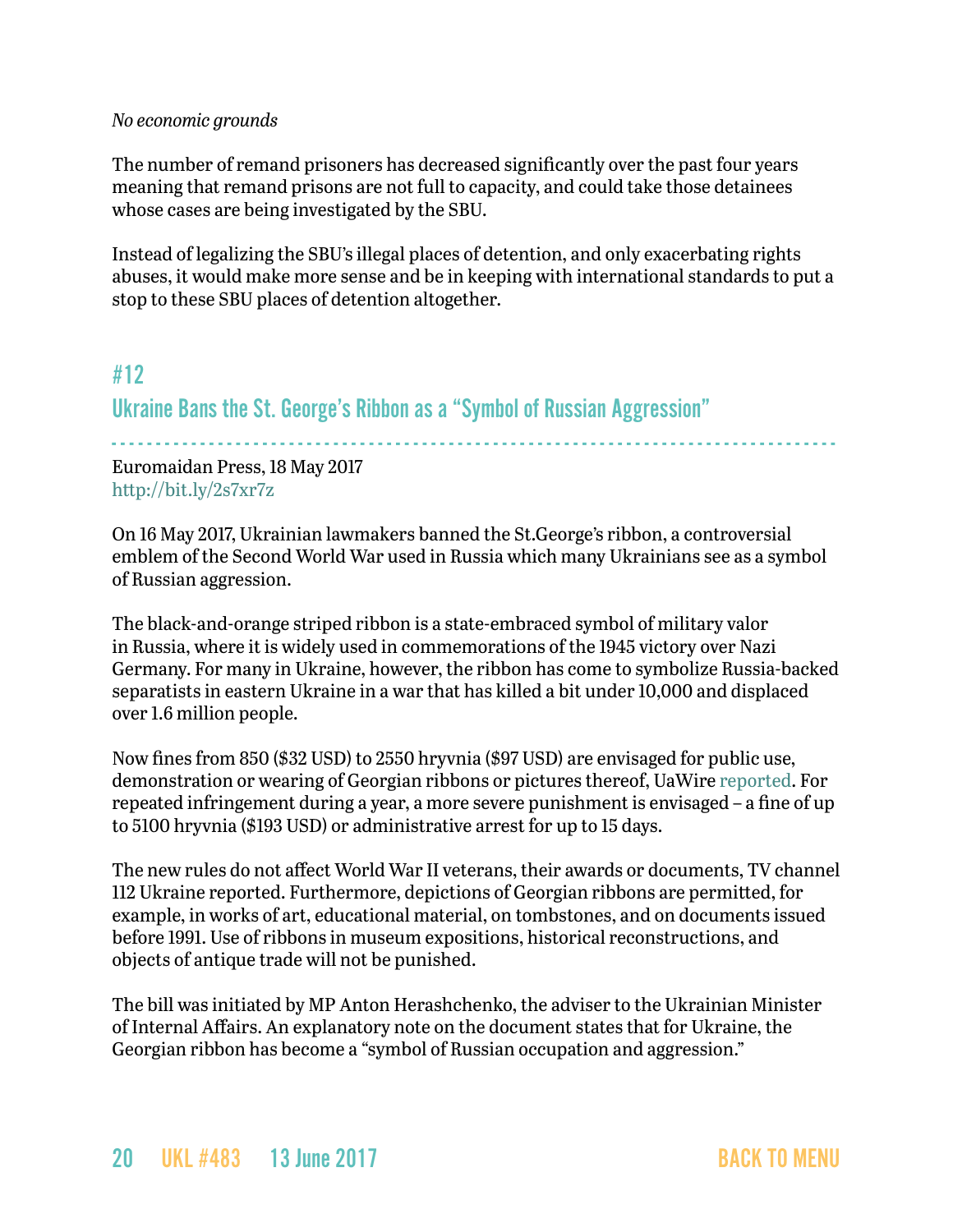In a 16 May [Facebook post,](https://www.facebook.com/maria.zakharova.167/posts/10213434928737336?pnref=story) Russian Foreign Ministry spokeswoman Maria Zakharova slammed the parliament's backing of the bill as "antidemocratic and antihistorical."

## **History of the emblem**

As James Hudzik wrote in his [article,](http://euromaidanpress.com/2014/02/09/the-st-george-ribbon-and-why-are-they-wearing-it/) "the St. George ribbon originated in the reign of tsarist Russia's Catherine II. It was an addition to the Order of St George, which was founded in 1769 during a Russo-Turkish war that solidified Russian control over southernmost Ukraine and five years before Katherine's razing of the Zaporizhzhya Sich. The Order was discarded in 1917 following the Soviet revolution.

However, as the Soviet need for a richer military symbolic grew during World War II, the Tsarist trappings returned, first in 1941 with newly reconstituted Guard units utilizing the Order's distinctive orange and black ribbon, and then in 1943 with the Order of Glory. Most famously, the ribbon was used in decorations such as the Medal for the Victory over Germany in the Great Patriotic War 1941–1945, which was awarded to all who served in the war. It was as a reward for bravery in combat and for liberating epy fatherland from foreign invaders.

The ribbon has its modern use as well. In August 2000, the Russian Federation brought back the Order of St. George as its top decoration. Moreover, the St. George ribbon has been used since 2005 as a symbol of commemorating the victory over Germany and is seen frequently around May 9 Victory day celebrations. However, it is not used in any formal Ukrainian military decorations."

The ribbon was used by the Anti-Maidan camp opposing the Euromaidan protesters in 2014 and has ever since become a symbol of the "Russian world" and the Russianled conflict in Donbas. St.George's ribbons have been handed out at pro-Russian rallies worldwide.

In 2014, Ukrain[e adopted](https://www.google.com.ua/url?sa=t&rct=j&q=&esrc=s&source=web&cd=1&cad=rja&uact=8&ved=0ahUKEwih48vPyffTAhWJ1iwKHYYLCEMQFgglMAA&url=http%3A%2F%2Feuromaidanpress.com%2F2014%2F05%2F11%2Ffor-first-time-ever-ukraine-remembers-those-killed-in-world-war-ii-under-the-european-symbol-of-the-red-poppy-on-may-8-2014%2F&usg=AFQjCNECEEcr4TBhDbXV1LbCBOjNrMsRng&sig2=Z53heO8Oj_vpXkl8T2f4qg) the red poppy as the symbol of victory over nazism and is moving away from the Soviet conception of the "Great Patriotic War," introducing the Day of Commemoration and Reconciliation aside with Victory Day. Ukrainian historians note that Russia's usage of the "Great Patriotic War" is being used as an instrument of Russian imperialism.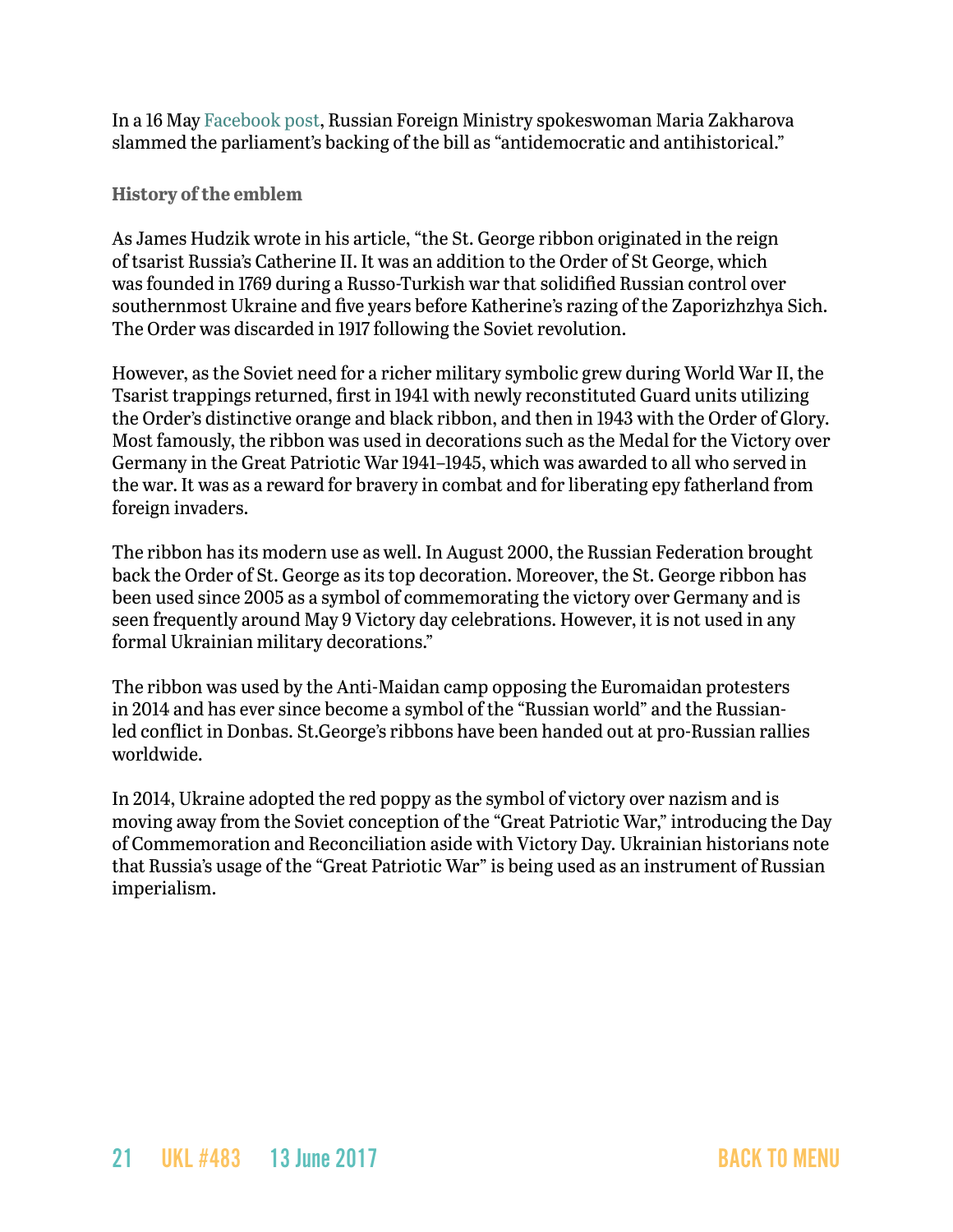# #13 Ukraine Blocks Russian Social Networks: Anti-Democratic Move or Antidote to Disinformation?

- - - - - - - - - - - - - - - - - - - - - - - - - - - - - - - - - - - - - - - - - - - - - - - - - - - - - - - - - - - - - - - - - - - - - - - - - - - - - - - - - by Sergey Sukhankin Eurasia Daily Monitor, 7 June 2017 <http://bit.ly/2rfA068>

Ukrainian President Petro Poroshenko signed a decree, on May 15, introducing a new package of sanctions against Russian companies and individuals (President.gov.ua, May 15). However, it was the decision to block two extremely popular Russian online social networks—Vkontakte (VK) and Odnoklassniki, embraced by more than 15 million Ukrainians—that produced the most heated debates. To justify their decision, Ukrainian officials argued that these resources are regularly employed by Russia for intelligencegathering and propaganda purposes (Epravda.com.ua, May 16).

In the immediate aftermath, the Russian Internet space (Runet) lost approximately half of its normal Ukrainian traffic and the number of Ukrainian-based Facebook users increased by 35 percent, whereas the popularity of the Opera browser went through the roof (Tns-ua.com, accessed June 5). Notably, Opera features free, built-in virtual private network (VPN) support, allowing the user to mask his or her physical location and thus circumvent geolocation-based restrictions.

The announced ban of Russian social networks does not automatically mean that the Ukrainian government will be actually succeed in blocking this venue for espionage and propaganda operations coming from Moscow. Two main factors must be considered:

First, a full eradication of Russian social networks will require both time and money and will not ensue immediately. According to Oleksandr Fedienko, the head of the Ukrainian Internet Association, this process might take up to two years and \$1 billion. The first deputy director of the presidential administration, Dmytro Shymkhiv, as well as the head of the association Telecommunication Chamber of Ukraine, Tetiana Popova, both provided a similar assessment (Pravda.com.ua, May 16). Another limitation is based on the fact that, currently, Ukraine lacks proper mechanisms for this purpose. This was one of the most immediate challenges emphasized by Ukrianian Lieutenant General Vasyl Grytsak (112.ua, May 22).

Russia's harshly negative reaction to the Ukrainian government's move was rather predictable (Kommersant, May 16). Incidentally, the Russian side has clearly shown it is unwilling to watch its influence in Ukraine be uprooted. The Russian Internet search giant Yandex has already declared it was working on ways for Ukrainian users to evade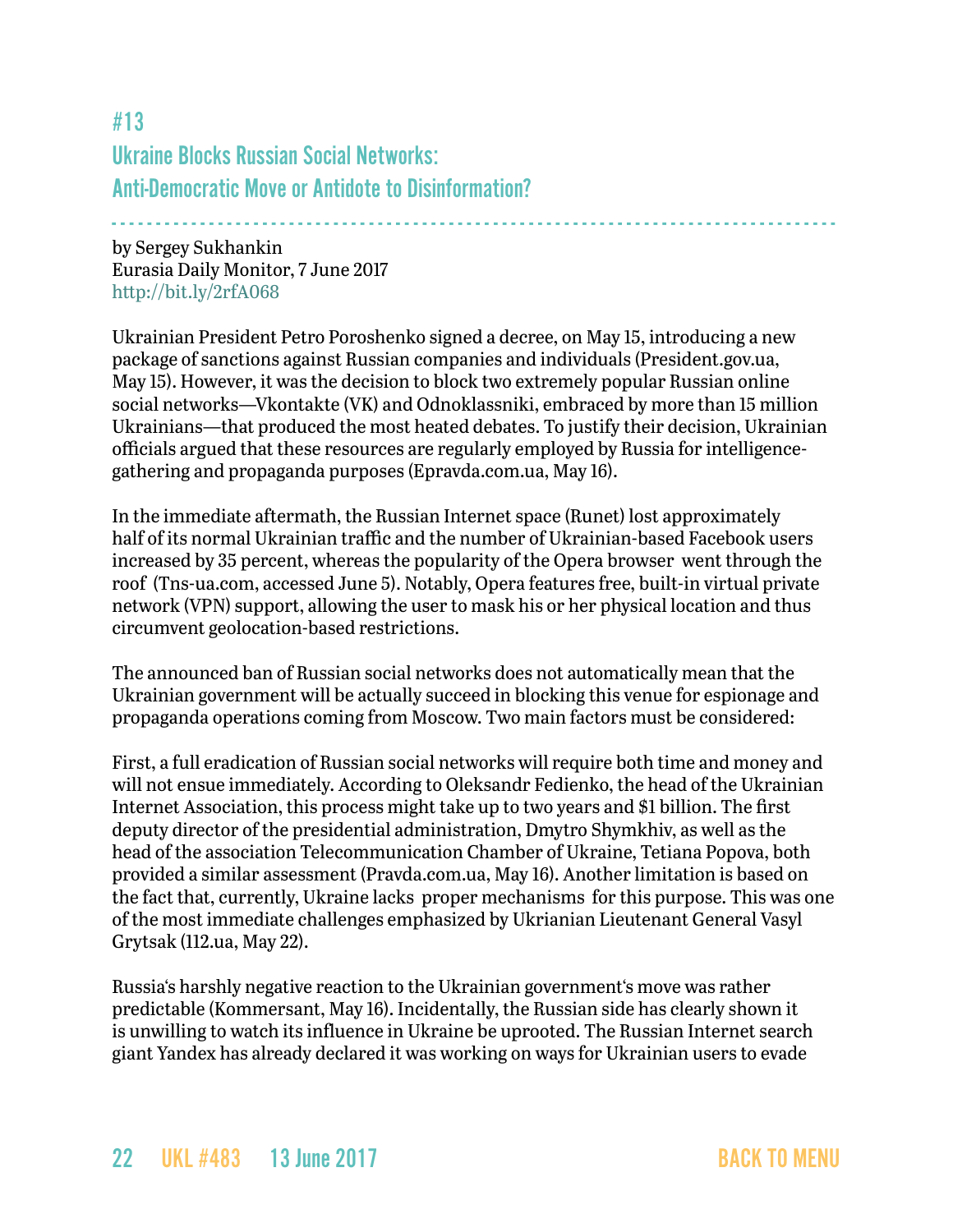the ban. Reportedly, the Android version of Yandex can now elude the blocking, and the necessary instructions for how to do this have been dispatched to users (Vc.ru, May 22).

A sizable part of the domestic audience in Ukraine also sharply rebuked the ban. For instance, Oleksandr Olshanky, the president of the Internet Invest Group holding, contended that Ukraine is moving toward joining the club of North Korea, China and Russia —countries which do not allow the free flow of information and which control their domestic Internet space (Pravda.com.ua, May 16). Similar opinions abound, and in many cases were immediately picked up and highlighted by the Russian mass media.

The reaction of the international community was mixed—particularly when considering the differing postures taken by the North Atlantic Treaty Organization (NATO) and a number of European international organizations. NATO pointed out that blocking the Kremlin-backed social networks should not be seen as an infringement on democracy. Whereas, the secretary general of the Council of Europe, Thorbjørn Johansen, stated that this decision contradicts European norms of freedom of mass media and speech (Odnako.su, May 17). Christian Mihr, from Reporters Without Borders (RWB), classified the decision of the Ukrainian government as "an attack against freedom of speech and free flow of information" (Dw.com, May 16, 2017). Such characterizations arguably betray a lack of understanding of the role of mass media and Internet resources in Russian strategies related to information and cyber warfare (see EDM, July 8, 2014; May 11, 2017).

Indeed, while Kyiv's Russian social network ban has come into conflict with European perceptions of freedom of mass media and the Internet, Ukraine is not unique in its decision to block VK, which was also done earlier by Italy and Georgia (Torrentfreak.com, November 19, 2013). And indeed, the Ukrainian government's decision must be evaluated within the context of the country being a

target of Russian armed aggression, surreptitious destabilization operations, and information warfare.

Moscow has weaponized information against its enemies and adversaries: as has been well documented, the Kremlin has turned major information outlets and social networks into platforms for spreading lies, disinformation and hatred (see Hot Issue, August 13, 2014). It is worth remembering that the first stage of the so-called "Russian Spring," which led to the annexation of Crimea and the outbreak of military conflict in Donbas, is directly linked to the banned Russian social networks, in which anti-Ukrainian and anti-Western sentiments were being cultivated online. In this regard, one should not forget that the original creator of VK, Pavel Durov, has had to flee Russia after being pressed by the Federal Security Service (FSB) to give it access to the database of users who had participated in the EuroMaidan in Kyiv (Facebook.com/butusov.yuriy, May 17).

The ability of citizens to receive information is a vital bedrock of a democratic society. But the Ukrainian government has chosen to weigh this against the need to uproot malignant lies and anti-Ukrainian sentiment delivered digitally to its population. The threat is not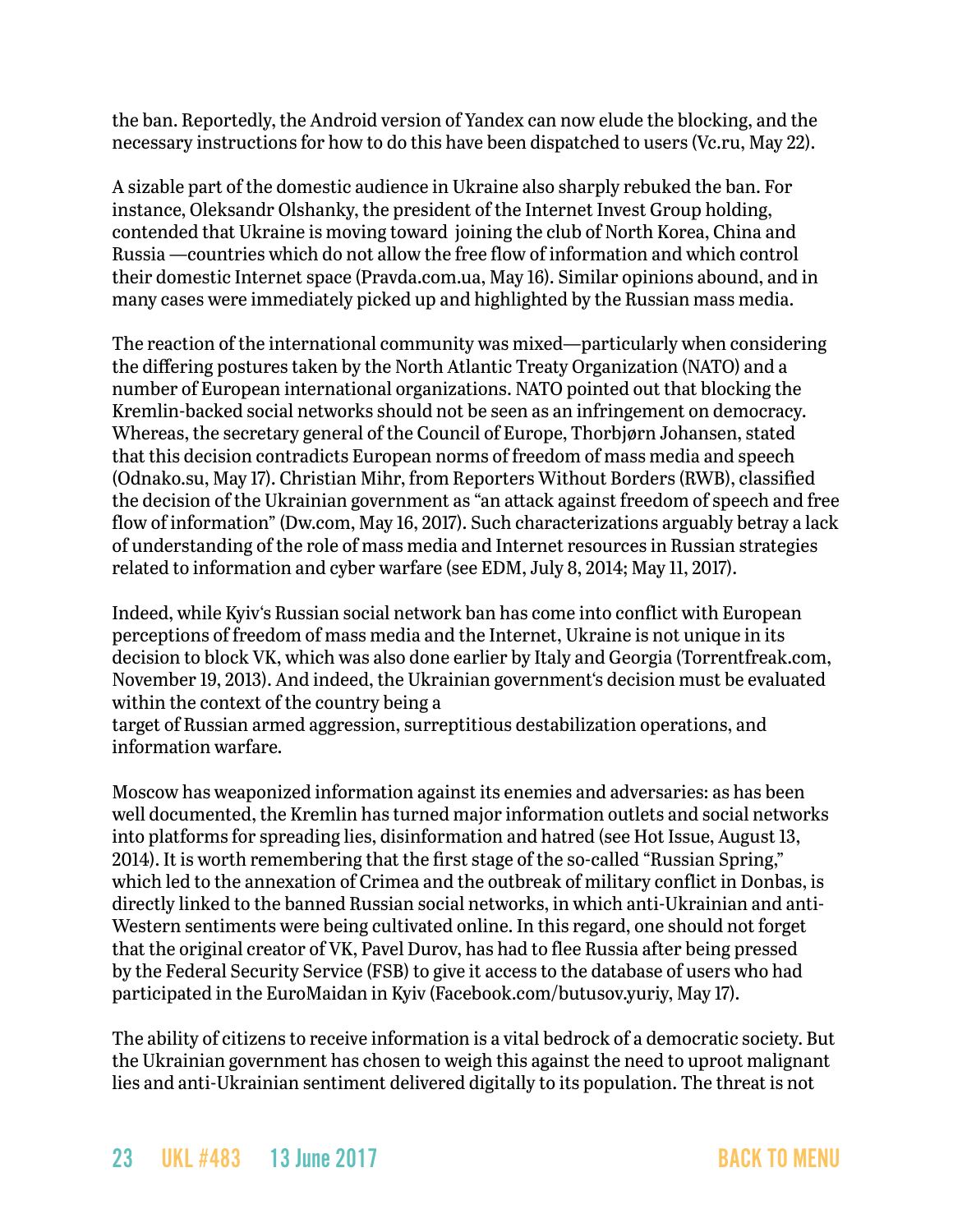illusory: the Security Service of Ukraine (SBU) has indicated it has identified 800 active anti-Ukrainian groups operating on VK and Odnoklassniki (Espreso.tv, May 25).

This being said, a number of corollaries should be outlined:

- Ukraine is in a state of information and cyber warfare with Russia (see EDM, May 24), which requires the government in Kyiv to act accordingly. The example of secessionist groups and organizations in southeastern Ukraine and semi-autonomous Crimea, which Kyiv had ignored since 1991 until the outbreak of the Russian Spring in early 2014, should not be forgotten;
- Russian social networks are an essential element of the Kremlin's Russian World (Russkiy Mir) project (see EDM, July 2, 2014) and are deeply controlled by the Russian security services, which use them as platforms for spreading lies and disinformation;
- Russian IT software companies and search engines (such as Yandex) facilitate Moscow's cyber operations;

In the final analysis, Ukraine's security situation differs significantly from much of the rest of the European continent. Not only is Ukraine one of the main targets of Russian cyber and information operations, its population is dangerously prone to Russian propaganda. Until this existential threat coming from Moscow can be eliminated, Kyiv's approach to information and Internet freedoms is likely to continue to diverge somewhat from Western liberal norms.

# <span id="page-23-0"></span>#14

Research Associate - Multilingualism: Empowering Individuals, Transforming Societies

- - - - - - - - - - - - - - - - - - - - - - - - - - - - - - - - - - - - - - - - - - - - - - - - - - - - - - - - - - - - - - - - - - - - - - - - - - - - - - - - - -

Cambridge Ukrainian Studies Programme 2 July 2017 Application Deadline <http://bit.ly/2s4iVNJ>

A Post-Doctoral Research Associate position is available at the University of Cambridge in conjunction with the landmark AHRC-funded research project 'Multilingualism: Empowering Individuals, Transforming Societies' (MEITS, [www.meits.org\)](http://www.meits.org)).

MEITS consists of six research strands exploring multilingualism from a range of disciplinary perspectives. This position is attached to Strand 1, 'Arts of Identity: Literature, Cinema, Culture and Citizenship in a Globalising Europe', which undertakes a study of cultural texts and events that relate to questions of linguistic unity, diversity, and power in Ukraine's public sphere.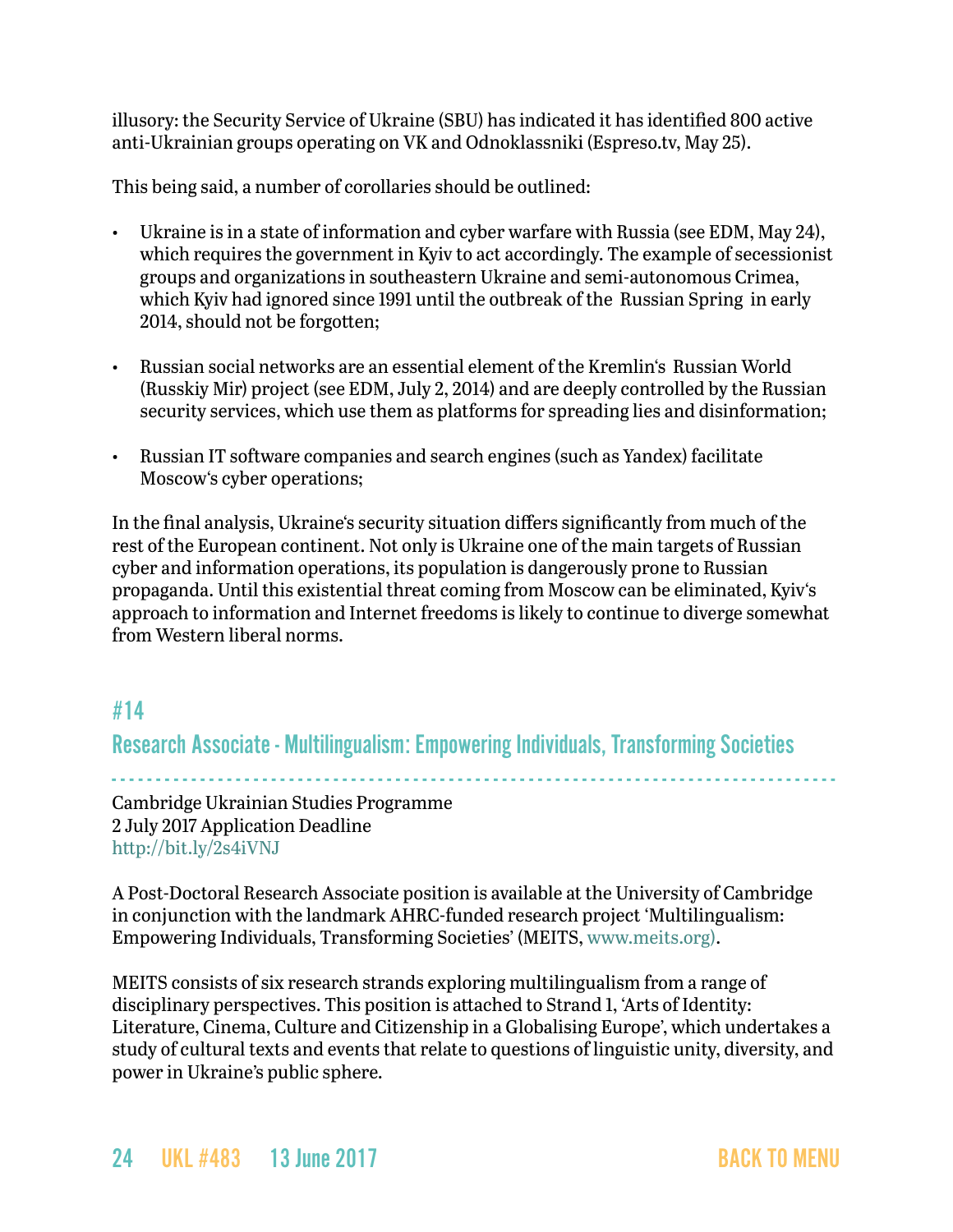The ideal candidate will have a demonstrable background in Ukrainian Studies and a native or near-native proficiency in Ukrainian and Russian as well as English. Additional knowledge of one of Ukraine's minority languages is desirable but not required. Candidates will have completed a PhD in a relevant field.

The successful candidate will lead the organization of two conferences exploring the strand's central research questions and produce at least two articles in peer-reviewed scholarly journals.

This position is 100% FTE with a fixed term of 24 months, starting 1 October 2017. The successful candidate will be mentored by Dr Rory Finnin and associated with the Cambridge Ukrainian Studies programme in the Department of Slavonic Studies. Salary will normally rise annually by one point on the anniversary of appointment. The appointment is subject to satisfactory completion of a probationary period of 6 months.

To apply online for this vacancy, please click on the 'Apply' button below. This will route you to the University's Web Recruitment System, where you will need to register an account (if you have not already) and log in before completing the online application form.

In order for your application to be considered, please upload a covering letter, a detailed curriculum vitae, a list of publications and one sample of a recent publication. You must also provide the names and contact details of two referees who are familiar with your work in the relevant field and whom we can contact for a reference once the vacancy has closed.

The closing date for applications is midnight (BST), 2 July 2017. If you have any questions about this vacancy, please contact Dr Rory Finnin at [ref35@cam.ac.uk.](mailto:ref35@cam.ac.uk) For questions on the application process or procedure, please contact MML Personnel at [MMLPersonnel@](mailto:MMLPersonnel@admin.cam.ac.uk) [admin.cam.ac.uk.](mailto:MMLPersonnel@admin.cam.ac.uk)

Please quote reference GR12346 on your application and in any correspondence about this vacancy.

The University values diversity and is committed to equality of opportunity.

The University has a responsibility to ensure that all employees are eligible to live and work in the UK.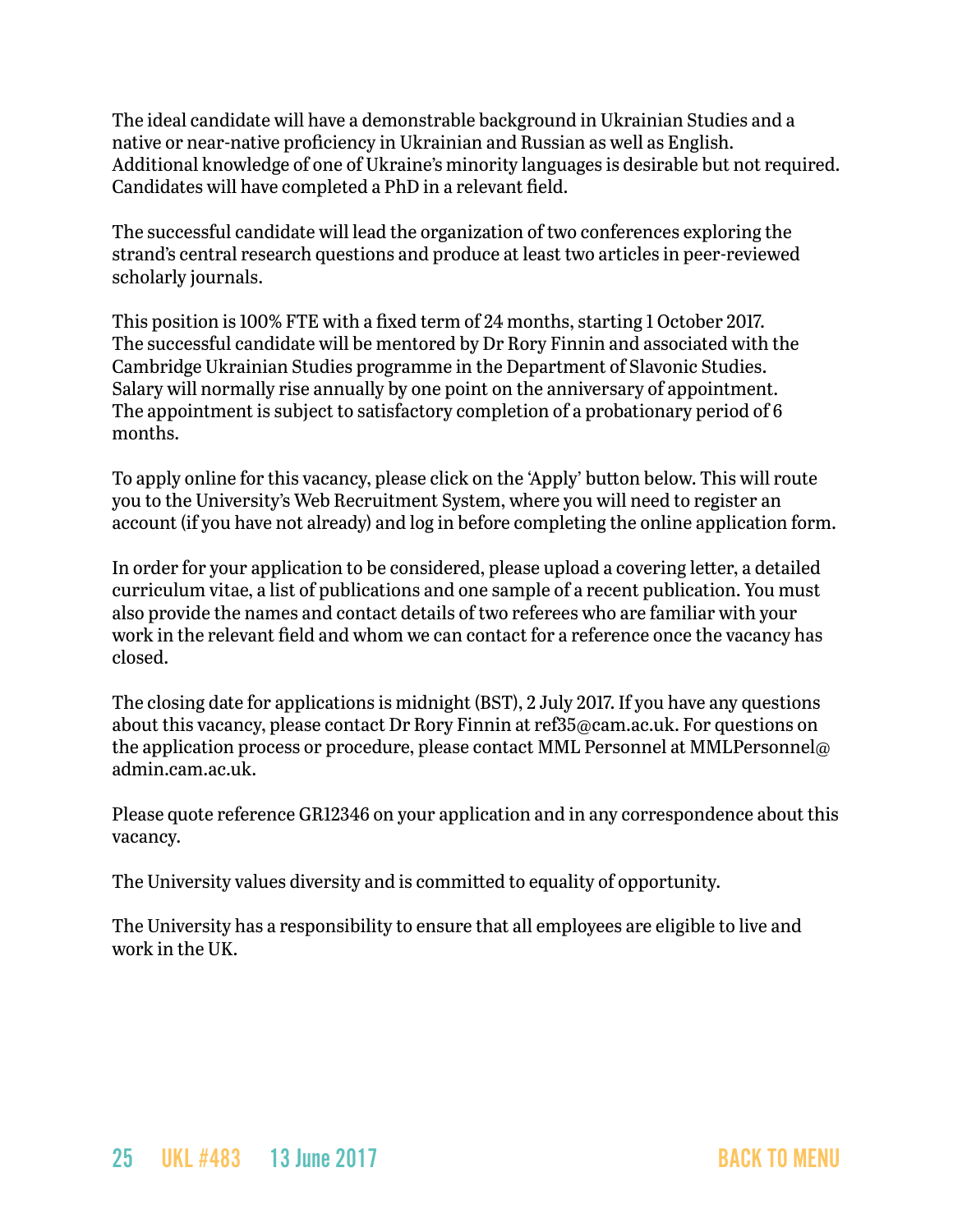<span id="page-25-0"></span>#15 New Book

- - - - - - - - - - - - - - - - - - - - - - - - - - - - - - - - - - - - - - - - - - - - - - - - - - - - - - - - - - - - - - - - - - - - - - - - - - - - - - - - - - The Near Abroad Socialist Eastern Europe and Soviet Patriotism in Ukraine, 1956-1985 Zbigniew Wojnowski University of Toronto Press Published May 2017 ISBN 9781442631076 <http://bit.ly/2rnAWK0>

From the Soviet perspective, Eastern Europe was the near abroad – more accessible than the capitalist West, yet also unambiguously foreign. Observing their western neighbours, citizens of the USSR developed new ideas about the role of states, borders, and national identities in the Soviet empire.

In The Near Abroad, Zbigniew Wojnowski traces how Soviet Ukrainian identities developed in dialogue and confrontation with the USSR's neighbours in Eastern Europe. The author aptly challenges the dominant chronologies of late Soviet history by arguing that patriotism framed heated debates about the future of the Soviet state even amongst the rising tide of cynicism and disengagement from public life. Wojnowski's insightful analysis illuminates the mental geographies that continue to shape relations and conflicts between Russia, Ukraine and Eastern Europe to this very day. Unlike most other histories of Ukraine, The Near Abroad does not reduce Ukrainian nationalism to anti-Soviet views and behaviours.

*Zbigniew Wojnowski is an associate professor in the Department of History, Philosophy, and Religion at Nazarbayev University.*

## <span id="page-25-1"></span>#16

New Book

- - - - - - - - - - - - - - - - - - - - - - - - - - - - - - - - - - - - - - - - - - - - - - - - - - - - - - - - - - - - - - - - - - - - - - - - - - - - - - - - - - New Generation Political Activism in Ukraine Christine Emeran Routledge <http://bit.ly/2syeJZp>

Individuals in the post-Communist Ukraine dealt with a political climate of stalled reforms and corruption, leading to a mass distrust of many political institutions. This had a demobilizing effect on a citizen's sense of capacity to effect social change. Therefore, the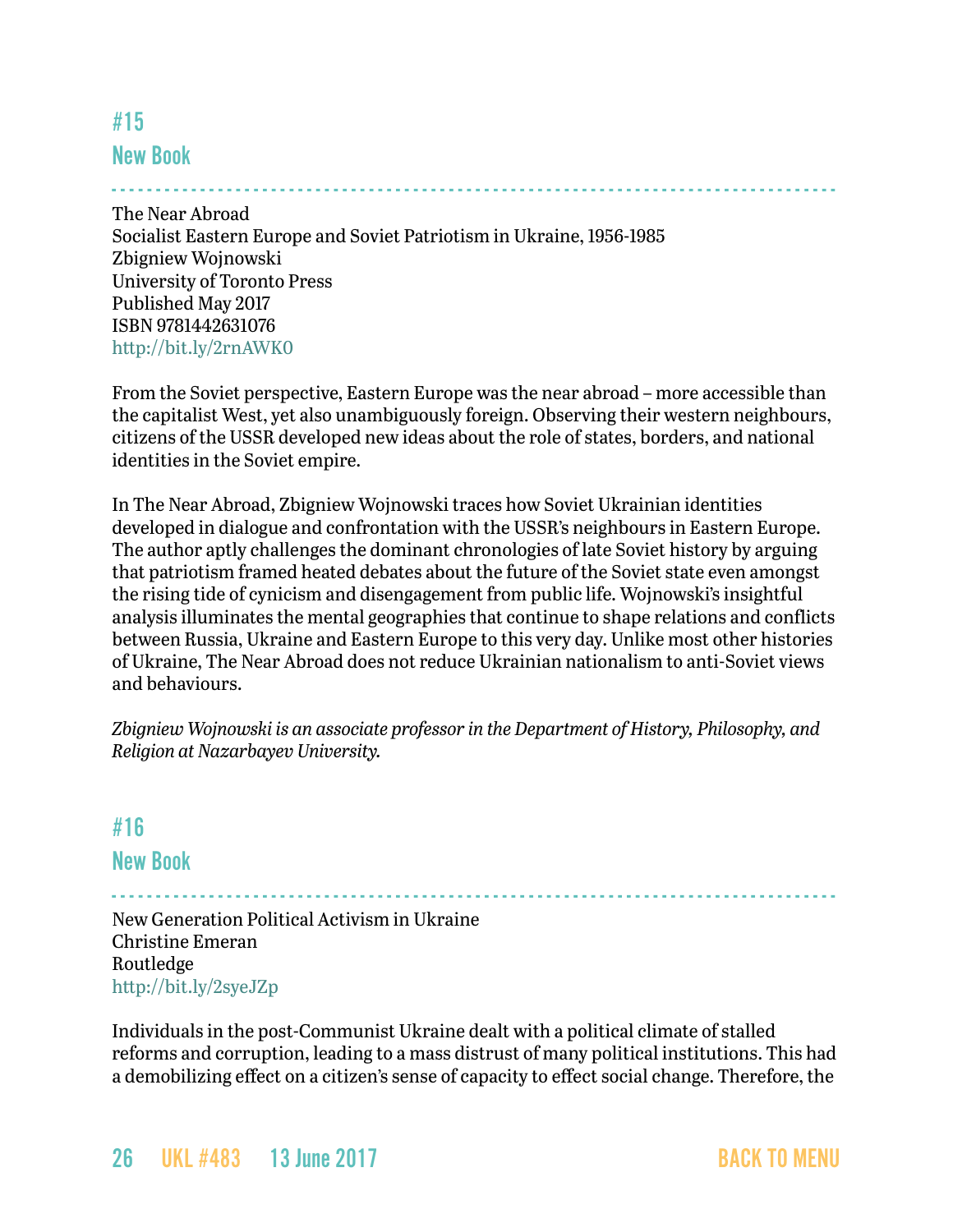emergence of any individual to become an activist and involved in protest movements was a remarkable feat. So how does an individual become an activist in such a climate?

This book explains how socio-cultural experiences shape an individual's choices to become an activist in the authoritarian space of post-Soviet Ukraine by applying a cultural, actor-centred approach using qualitative methods of interviews and ethnography. The goal is to better understand the dynamics of individual decision-making between participants in collective protest actions under repressive conditions from the State using biographical narratives. The book covers multiple discussions with five young activists involved in the three largest protest events since Ukrainian independence in 1991: the Ukraine without Kuchma Movement of 2000–2001, the Orange Revolution of 2004, and the Euromaidan protests of 2014.

This is valuable reading for students and researchers interested in political sociology, social movements and Ukrainian politics, and how these Ukrainian protests can be related to wider European political movements.

*Christine Emeran* holds a PhD in Sociology from The New School for Social Research (New York), conducted post-doctoral research at the Université Paris Descartes (Sorbonne Paris Cité) and now works as an education policy consultant for an international organization. Her research interests include political sociology, social movements, Ukraine and higher education. She has been the recipient of the Fulbright U.S. Student Program and IREX Individual Advanced Research Opportunities Program fellowships in Ukraine.

## <span id="page-26-0"></span>#17

## New Book

- - - - - - - - - - - - - - - - - - - - - - - - - - - - - - - - - - - - - - - - - - - - - - - - - - - - - - - - - - - - - - - - - - - - - - - - - - - - - - - - - -

On the Shoulders of Grandmothers Gender, Migration, and Post-Soviet Nation-State Building Cinzia D. Solari Routledge 2016 <http://bit.ly/2s7RLWt>

On the Shoulders of Grandmothers, is a global ethnography of Ukrainian transnational migration. Gendered migrant subjectivities are a key site for understanding the production of neoliberal capitalism and Ukrainian nation-state building, a fraught process that places Ukraine precariously between Europe and Russia with dramatic implications for the political economy of the region. However, processes of gender and migration that undergird transnational nation-state building require further attention. Solari compares two patterns of Ukrainian migration: the "forced" exile of middle-aged women, most grandmothers, to Italy and the "voluntary" exodus of families, led by the same cohort